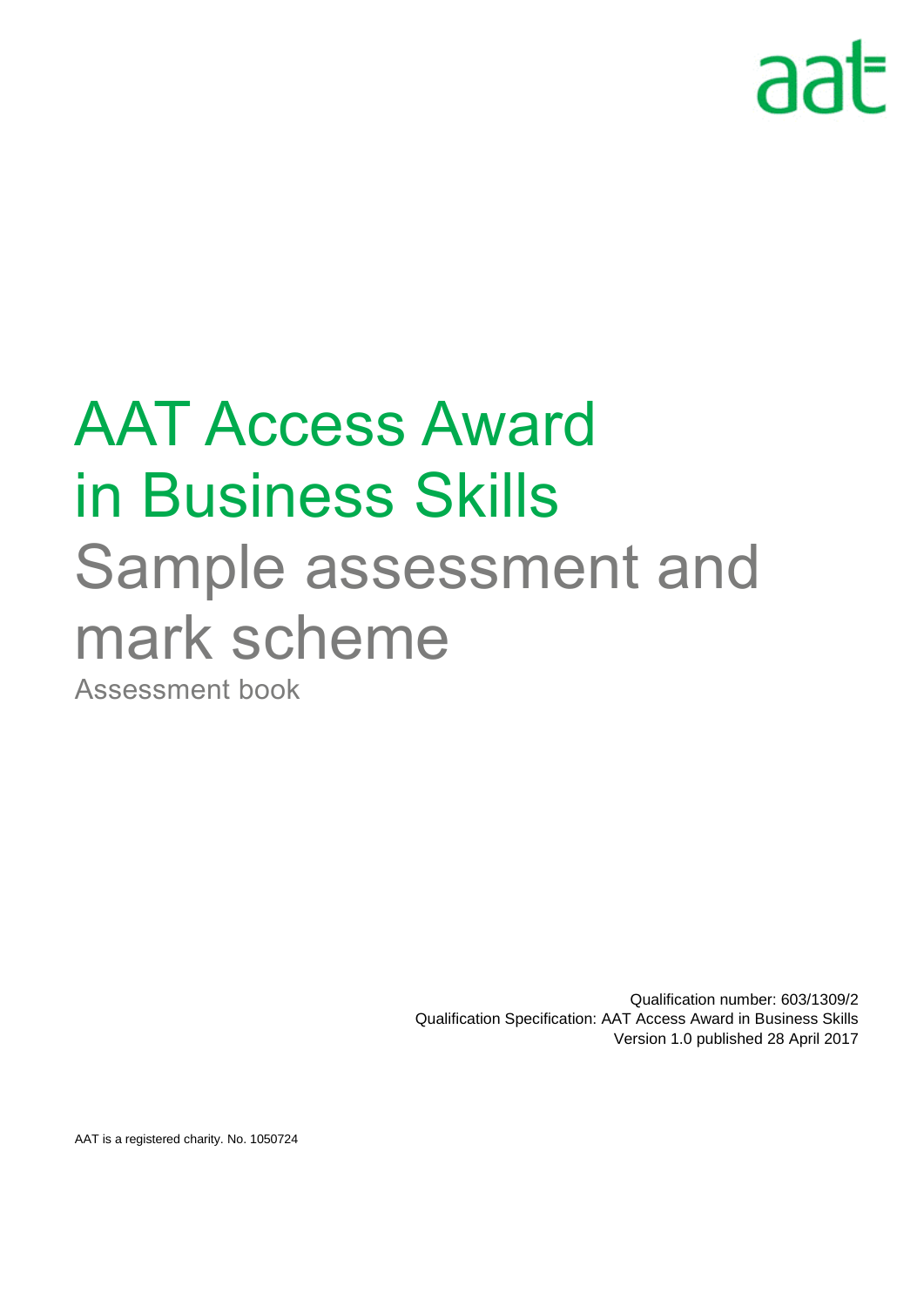## Notes for students

This sample assessment is designed to demonstrate as many of the possible question types you may find in a live assessment. It is not designed to be used on its own to determine whether you are ready for a live assessment.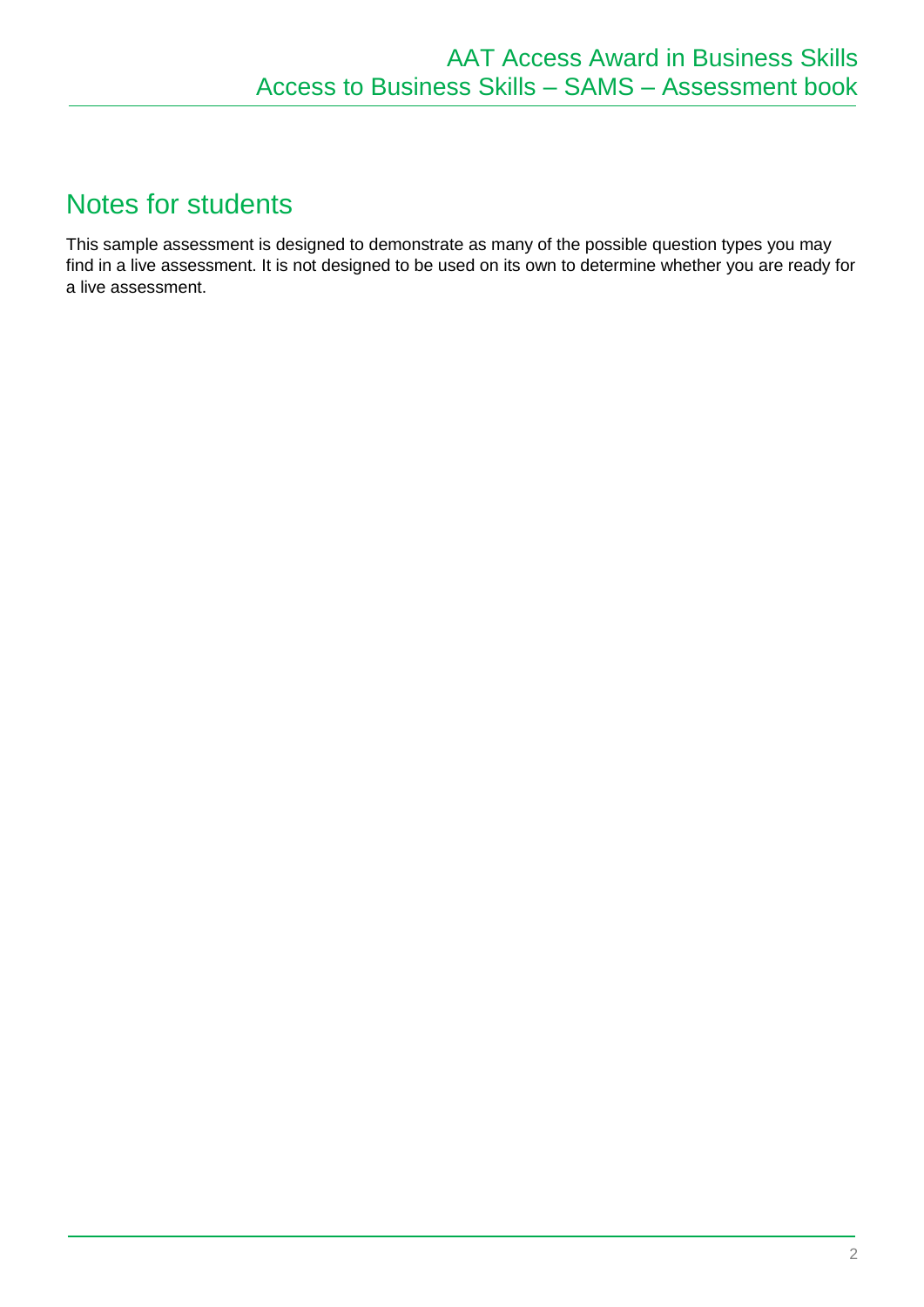### **Assessment information**

You have **1 hour and 30 minutes** to complete this sample assessment.

This assessment contains **10 tasks** and you should attempt to complete **every** task.

Each task is independent. You will not need to refer to your answers to previous tasks.

Read every task carefully to make sure you understand what is required.

Where the date is relevant, it is given in the task data.

Both minus signs and brackets can be used to indicate negative numbers **unless** task instructions state otherwise.

You must use a full stop to indicate a decimal point. For example, write 100.57 **not** 100, 57 or 10057.

You may use a comma to indicate a number in the thousands, but you don't have to do so. For example, 10000 and 10,000 are both acceptable. Other symbols are not compatible with the computer marked system.

Mathematical rounding should be applied where appropriate, except when otherwise stated in the task instruction.

The VAT rate is 20%.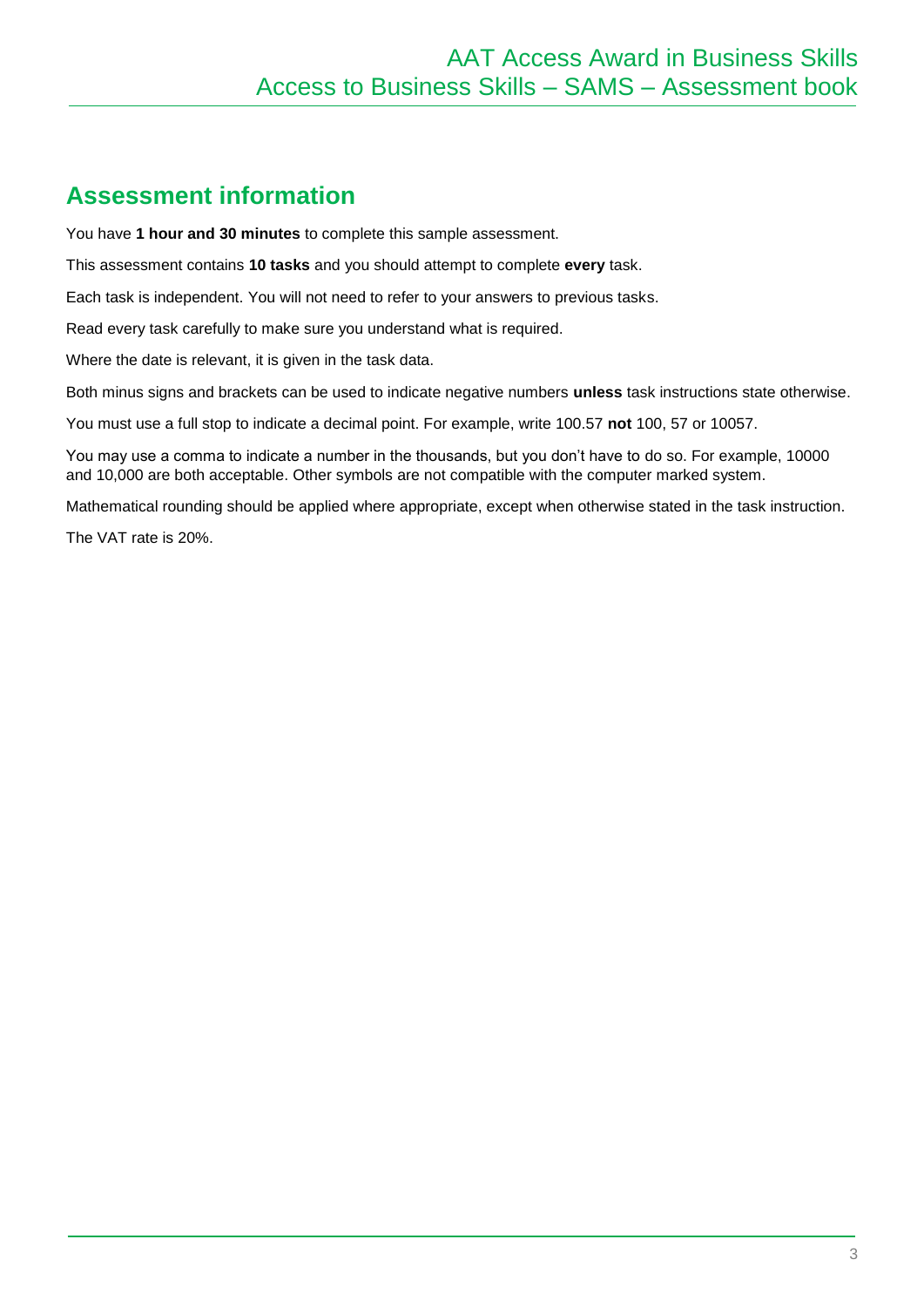#### **Task 1** (6 marks)

#### **(a) Identify the sector of each organisation described below.** (3 marks)

|                                                                              | <b>Sector</b>  |                      |               |        |                |  |  |
|------------------------------------------------------------------------------|----------------|----------------------|---------------|--------|----------------|--|--|
| <b>Description</b>                                                           | <b>Charity</b> | <b>Manufacturing</b> | <b>Public</b> | Retail | <b>Service</b> |  |  |
| An organisation that<br>uses money from<br>donations to help the<br>homeless |                |                      |               |        |                |  |  |
| An organisation that<br>does bookkeeping for<br>small businesses             |                |                      |               |        |                |  |  |
| An organisation that<br>makes parts for the<br>car industry                  |                |                      |               |        |                |  |  |

Some organisations will have many departments, with each department having different responsibilities.

#### **(b) Choose from the list below the department that would be responsible for each task.** (3 marks)

| Task                                                                 | <b>Department</b> |
|----------------------------------------------------------------------|-------------------|
| Writing a letter to a customer asking for payment of an amount owing |                   |
| Recruiting staff for the Production department                       |                   |
| Promoting the organisation's product range                           |                   |

Production Despatch Finance Sales and Marketing

**Human** Resources | ICT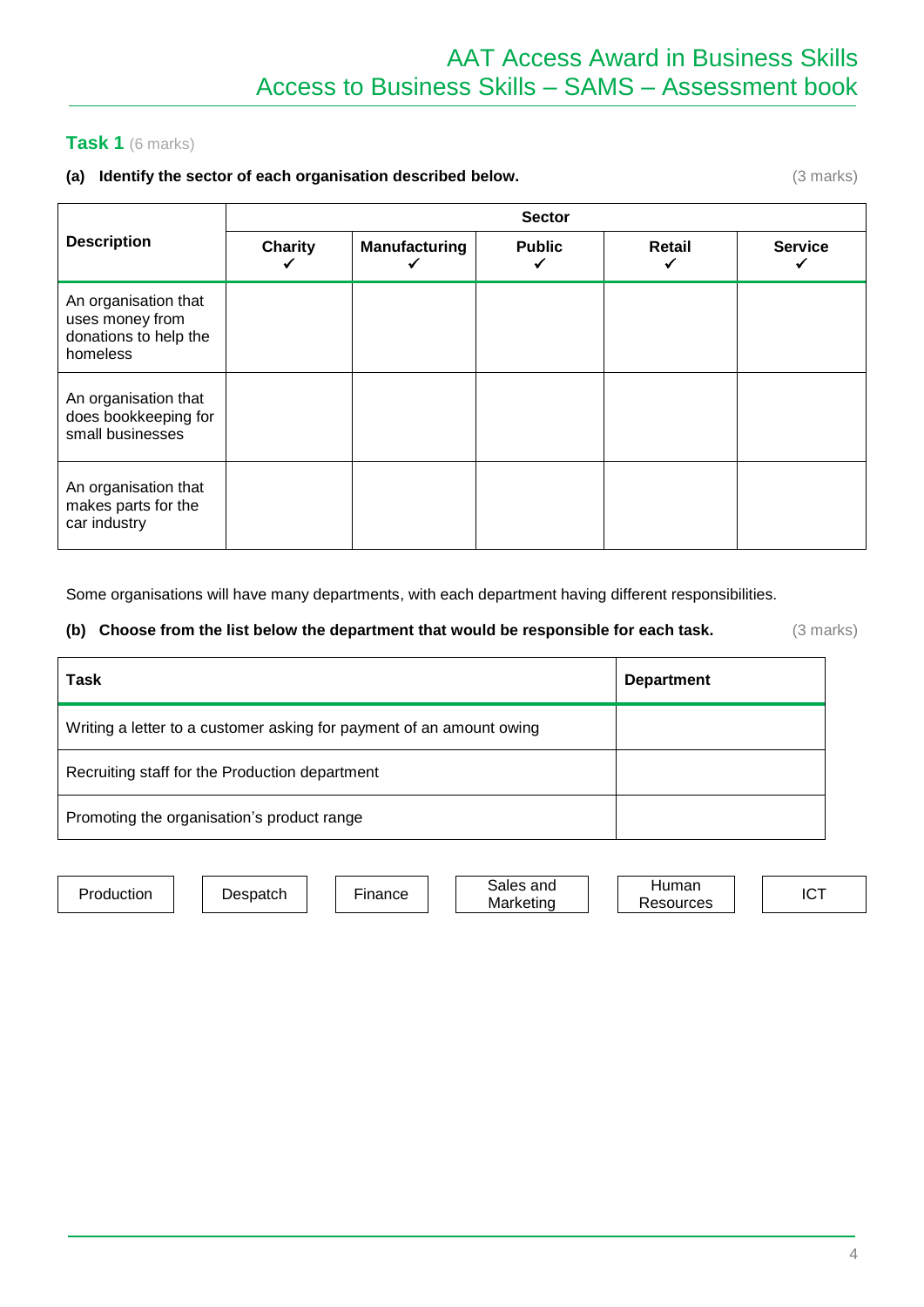#### **Task 2** (3 marks)

Freya owns a computer repair business.

**Link the boxes to show whether the statements below are true or false.** (3 marks) (3 marks)

| If Freya's expenses are more than<br>her income, she will make a profit.           |       |  |
|------------------------------------------------------------------------------------|-------|--|
|                                                                                    | True  |  |
| If Freya's income is more than her<br>expenses, she will make a profit.            |       |  |
|                                                                                    | False |  |
| If Freya has an equal amount of<br>income and expenses, she will make<br>a profit. |       |  |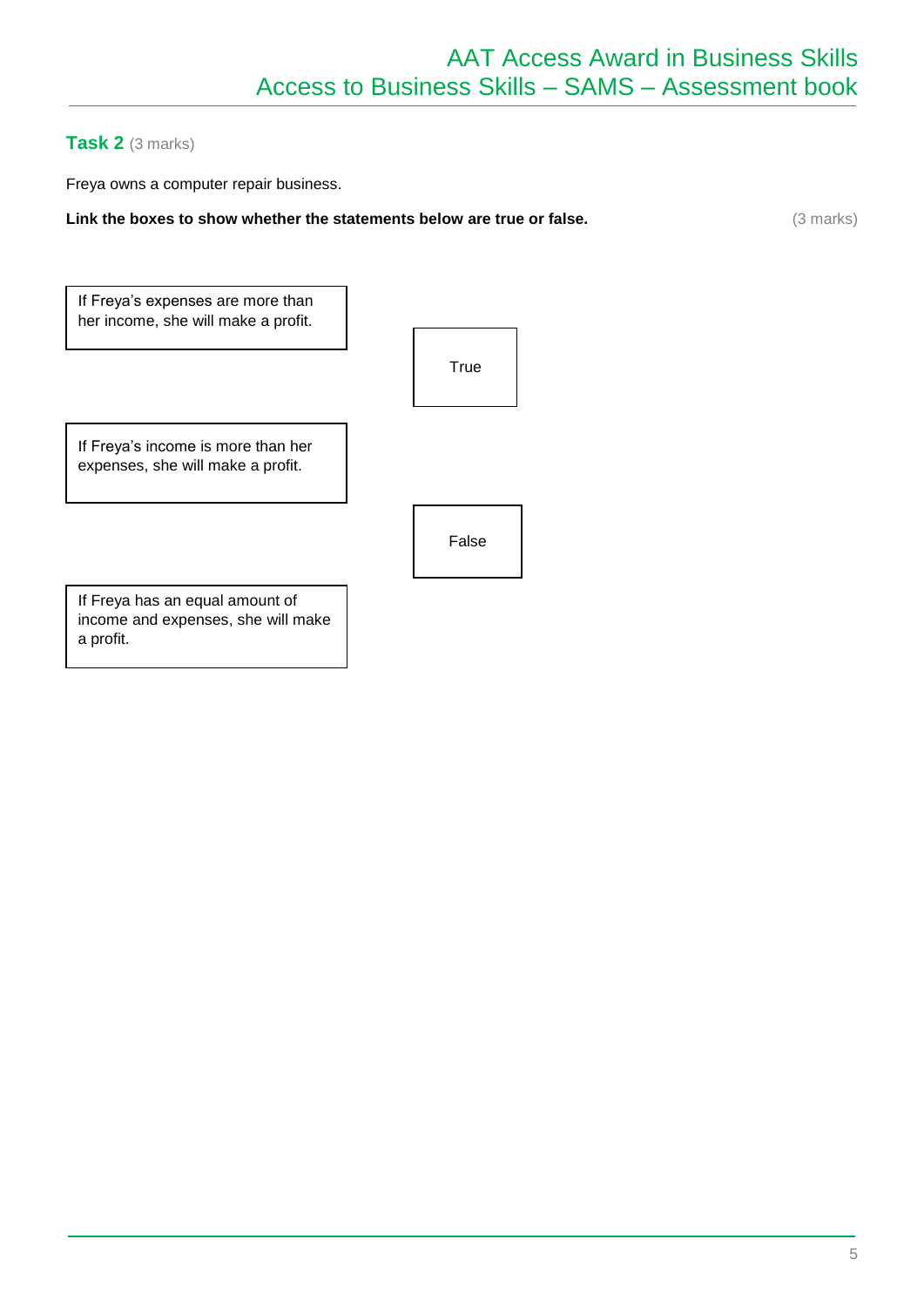#### **Task 3** (6 marks)

JPK Ltd buys and sells goods on a cash basis and on a credit basis.

#### **(a) Show whether JPK Ltd will describe the transactions below as a cash sale, credit sale, cash purchase or credit purchase.** (4 marks)

| <b>Transaction</b>                                                                   | <b>Description</b> |
|--------------------------------------------------------------------------------------|--------------------|
| A customer ordered goods from JPK Ltd and paid in cash on collection                 |                    |
| A supplier delivered goods to JPK Ltd and asked for a cheque by the end of the month |                    |
| JPK Ltd bought goods from a local warehouse and paid by cheque on collection         |                    |
| JPK Ltd provided goods to a customer and asked for payment in cash within 14 days    |                    |

Cash sale Cash<br>purchase

Credit sale | | Credit purchase

#### **(b) Identify TWO reasons why JPK Ltd should agree payment terms with customers and suppliers.**

(2 marks)

| Reason                                                         |  |
|----------------------------------------------------------------|--|
| Customers will know when to pay JPK Ltd                        |  |
| JPK Ltd will know when to deliver goods to customers           |  |
| Suppliers will know when to deliver goods to JPK Ltd           |  |
| JPK Ltd can estimate how much money will be banked in a period |  |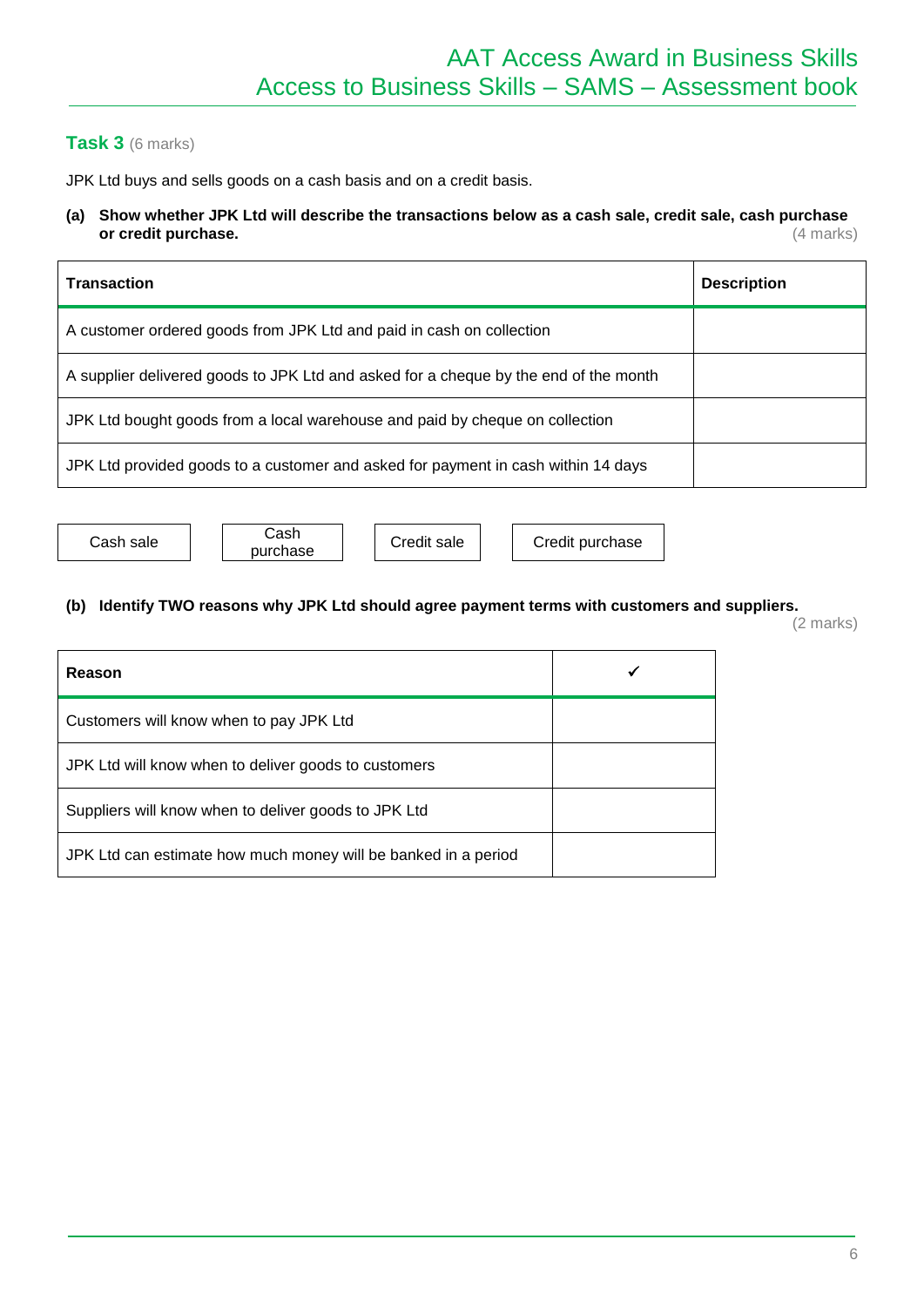#### **Task 4** (9 marks)

On 15 June, Pang Partners ordered goods from Green and Gray. The goods were delivered at the end of the month.

> Green and Gray Jackson Street Corly CR4 8JP

Date: 30 June 20XX Delivery note no.: 0198

To: Pang Partners Lower High Street Corly CR4 2BP

160 items of Product XY as per your order number P3219 costing £2.25 each excluding VAT.

30 June

#### **(a) Complete the invoice below. Insert options from the available lists and enter figures.** (7 marks)

| Green and Gray<br><b>Jackson Street</b><br>Corly<br>CR4 8JP |                                        |
|-------------------------------------------------------------|----------------------------------------|
| VAT Registration No. 339 0318 00                            |                                        |
| Telephone: 01314 297737                                     |                                        |
| To:<br>Pang Partners                                        | 20XX<br>Date:                          |
| Lower High Street<br>Corly                                  | Delivery note no.:                     |
| CR4 2BP                                                     | Customer order no.:                    |
| Invoice no. GG1169                                          |                                        |
| 160 items of Product XY costing £<br>each                   |                                        |
|                                                             | Net: £                                 |
|                                                             | VAT: £                                 |
|                                                             | Total: £                               |
| Dates:<br>Delivery note numbers:<br>15 June<br>0198         | <b>Customer order numbers:</b><br>0198 |

P3219 GG1169

P3219 GG1169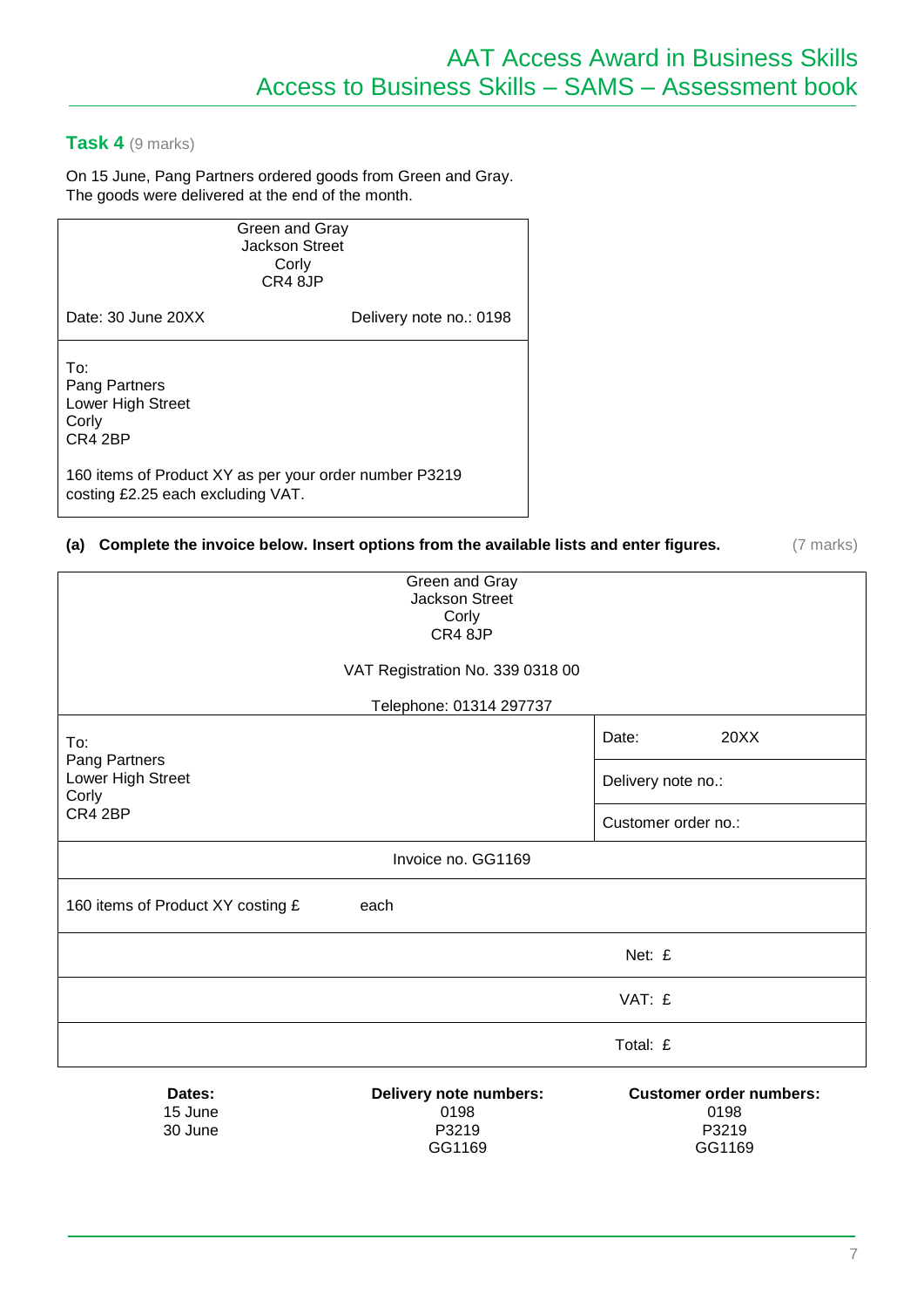#### **(b) Identify ONE other document that could have been used as a source of information to prepare the**  sales invoice above.

| <b>Documents</b>       |  |
|------------------------|--|
| Customer order         |  |
| Goods received note    |  |
| Approved supplier list |  |

#### **(c) Who is the most appropriate person to authorise the sales invoice before it is sent to the customer?**

(1 mark)

| <b>Authorisation</b>               |  |
|------------------------------------|--|
| Finance Manager at Green and Gray  |  |
| Finance Manager at Pang Partners   |  |
| The person who delivered the goods |  |
|                                    |  |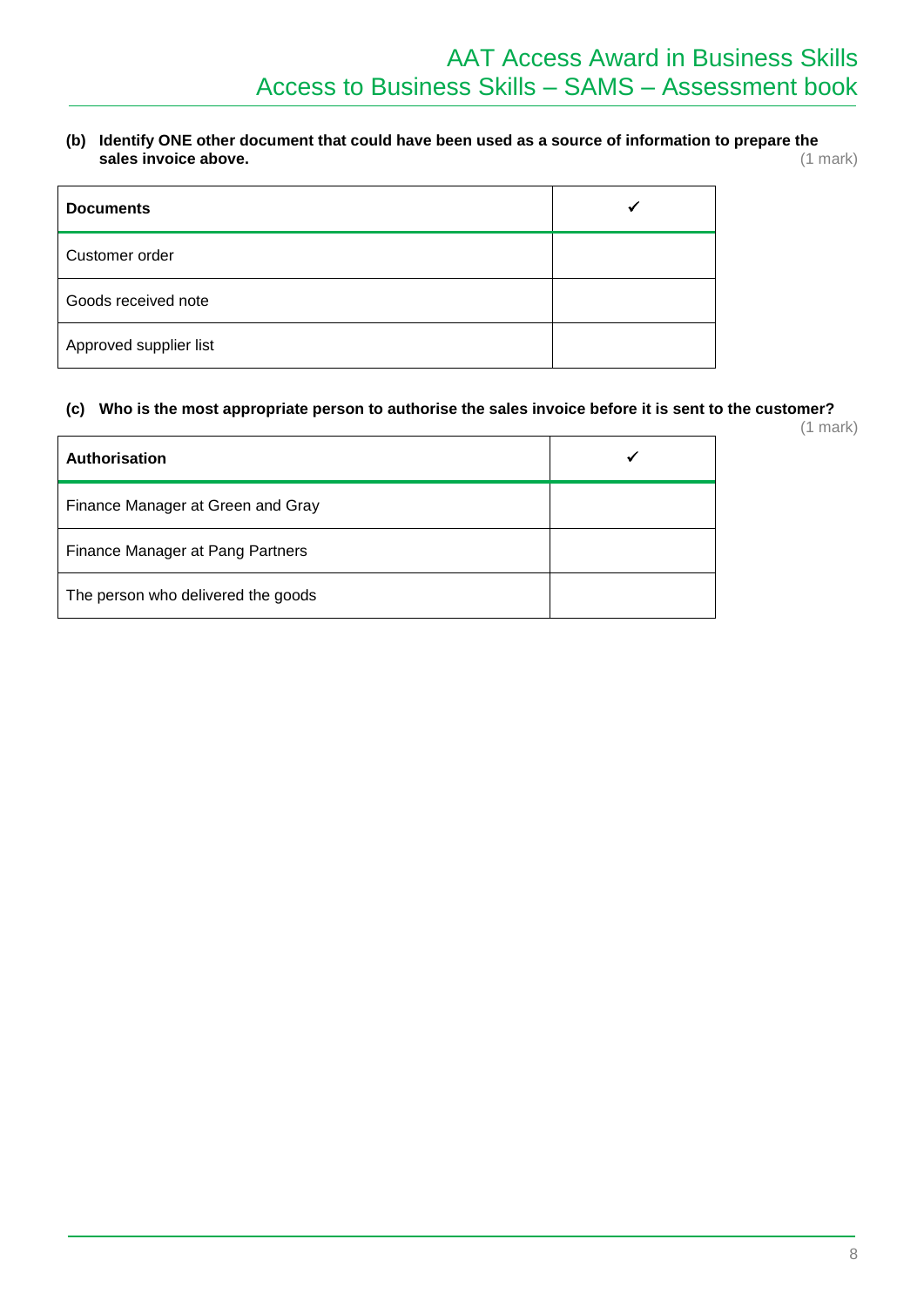#### **Task 5** (3 marks)

You work in the accounting team of a department store. You have been asked to produce some calculations in relation to the number of customers that visit the store. You have been given the following information.

| Number of customers that have visited the store in the last eight weeks |        |        |        |        |        |        |        |
|-------------------------------------------------------------------------|--------|--------|--------|--------|--------|--------|--------|
| Week 1                                                                  | Week 2 | Week 3 | Week 4 | Week 5 | Week 6 | Week 7 | Week 8 |
| 750                                                                     | 840    | 560    | 920    | 730    | 1.240  | 900    | 840    |

#### **(a) Arrange the numbers shown above in ascending order by dragging each number into the appropriate position in the table below.** (1 mark) (1 mark)

|  |  | Numbers of customers in ascending order |  |  |
|--|--|-----------------------------------------|--|--|
|  |  |                                         |  |  |

#### **(b)** Calculate the range for the number of customers visiting the store during this period. (1 mark)

| Range |
|-------|
|       |

**(c)** What is the mode for the number of customers visiting the store during this period? (1 mark)

| <b>Mode</b> |  |
|-------------|--|
|             |  |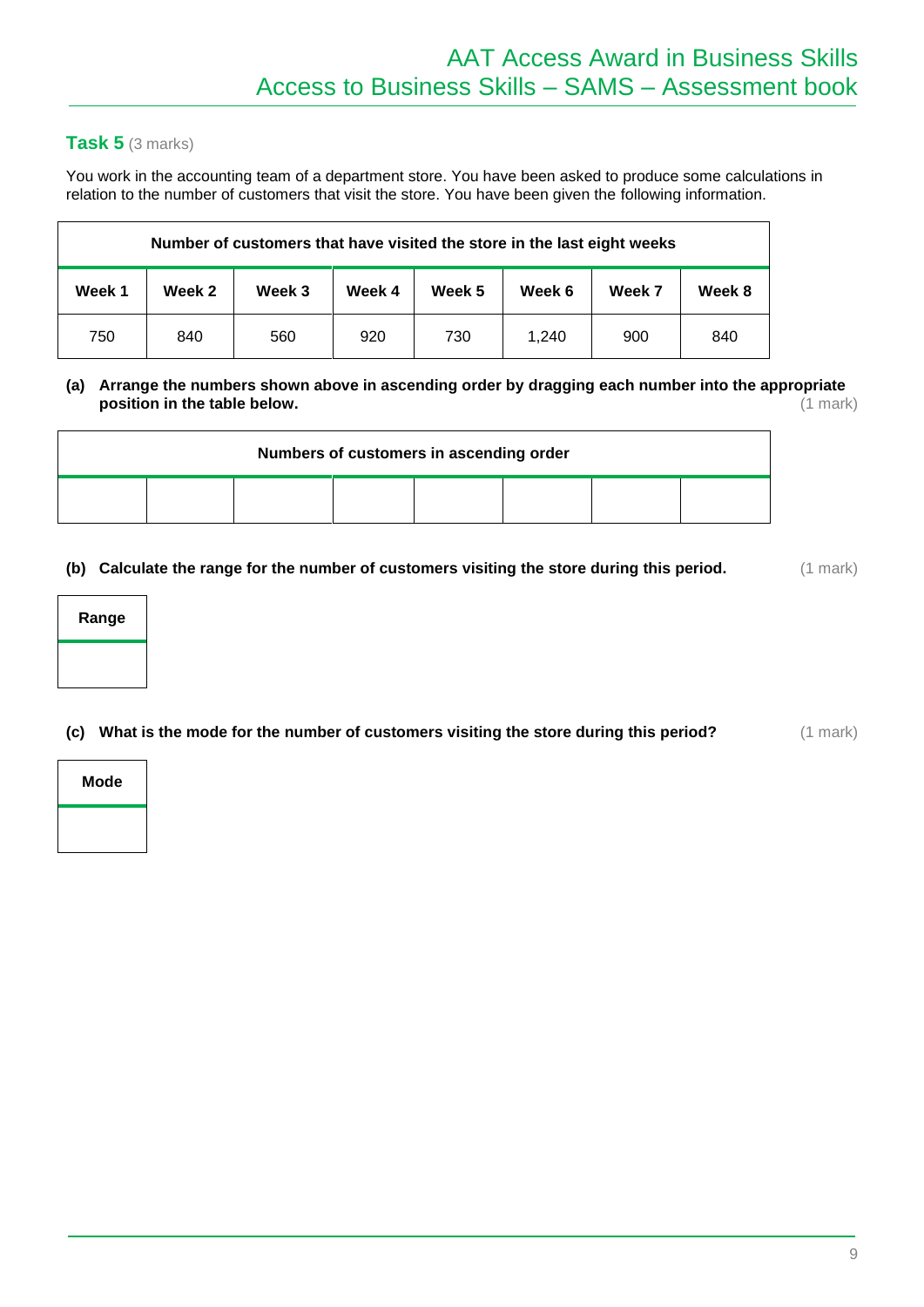#### **Task 6** (6 marks)

You work in an accounting practice and have been asked to provide some information for a client. This is the information you have been given relating to the client's sales for four months.

| <b>Sales</b>   |                |                |                |
|----------------|----------------|----------------|----------------|
| Month 1<br>(£) | Month 2<br>(£) | Month 3<br>(£) | Month 4<br>(£) |
| 129,362        | 17.321         | 88,413         | 90,240         |

#### **(a) Insert correct month from the available list and enter figures in the table below.** (3 marks)

|                                                                            | Answer |                    | <b>Months:</b>     |
|----------------------------------------------------------------------------|--------|--------------------|--------------------|
| Which month has the greatest increase in sales from the<br>previous month? |        | Month 1<br>Month 3 | Month 2<br>Month 4 |
| What is the total sales figure for all four months?                        |        |                    |                    |
| What is the average (mean) sales figure for the four months?               |        |                    |                    |

In the future, the client has asked for calculations to be provided four times a year.

#### **(b)** How often will the calculations be provided? Choose ONE answer.  $(1 \text{ mark})$

| Frequency | $\checkmark$ |
|-----------|--------------|
| Daily     |              |
| Monthly   |              |
| Quarterly |              |
| Annually  |              |

The client has a new product. They expect to sell 5,000 items in Year 1 and 7,125 items in Year 2. The selling price will be £2.72 per item.

#### **(c) Calculate the amount of the expected sales for each year.**

**£** Year 1 Year 2

(2 marks)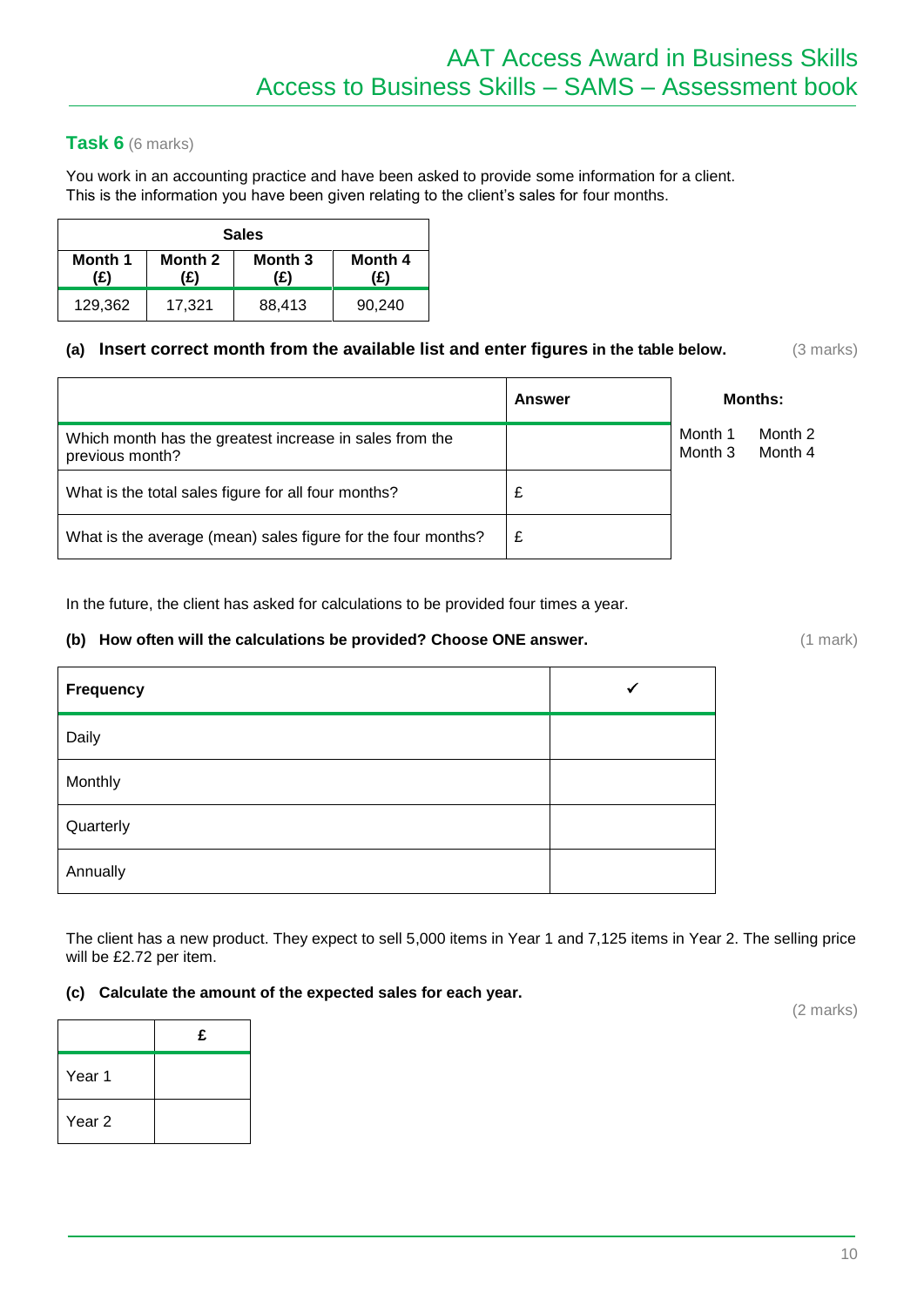#### **Task 7** (9 marks)

You have been asked to calculate salary increases for three employees.

#### **(a) For employees B, C and D, calculate their salary increase and new annual salary.** (6 marks)

| <b>Employee</b> | <b>Current annual</b><br>salary<br>(£) | Percentage<br>salary increase<br>$(\%)$ | <b>Amount of salary</b><br>increase<br>(£) | New annual salary<br>(£) |
|-----------------|----------------------------------------|-----------------------------------------|--------------------------------------------|--------------------------|
| A               | 19,200                                 | 3                                       | 576                                        | 19,776                   |
| B               | 18,250                                 | 2                                       |                                            |                          |
| C               | 17,850                                 | 4                                       |                                            |                          |
| D               | 22,900                                 | 5                                       |                                            |                          |

Employee E is to receive a salary increase of 1/10 of her current annual salary.

#### **(b)** What will be the percentage salary increase that employee E receives? (1 mark)

| $\%$ |
|------|
|      |

There are two employees who are paid for each hour they work. Their new hourly rates of pay are shown in the table below.

#### **(c) Enter the hourly rate of pay rounded to two decimal places for employees F and G.**

(2 marks)

| <b>Employee</b> | New hourly rate of pay<br>(£) | New hourly rate of pay<br>rounded to two decimal places<br>(£) |
|-----------------|-------------------------------|----------------------------------------------------------------|
|                 | 6.6925                        |                                                                |
|                 | 7.3265                        |                                                                |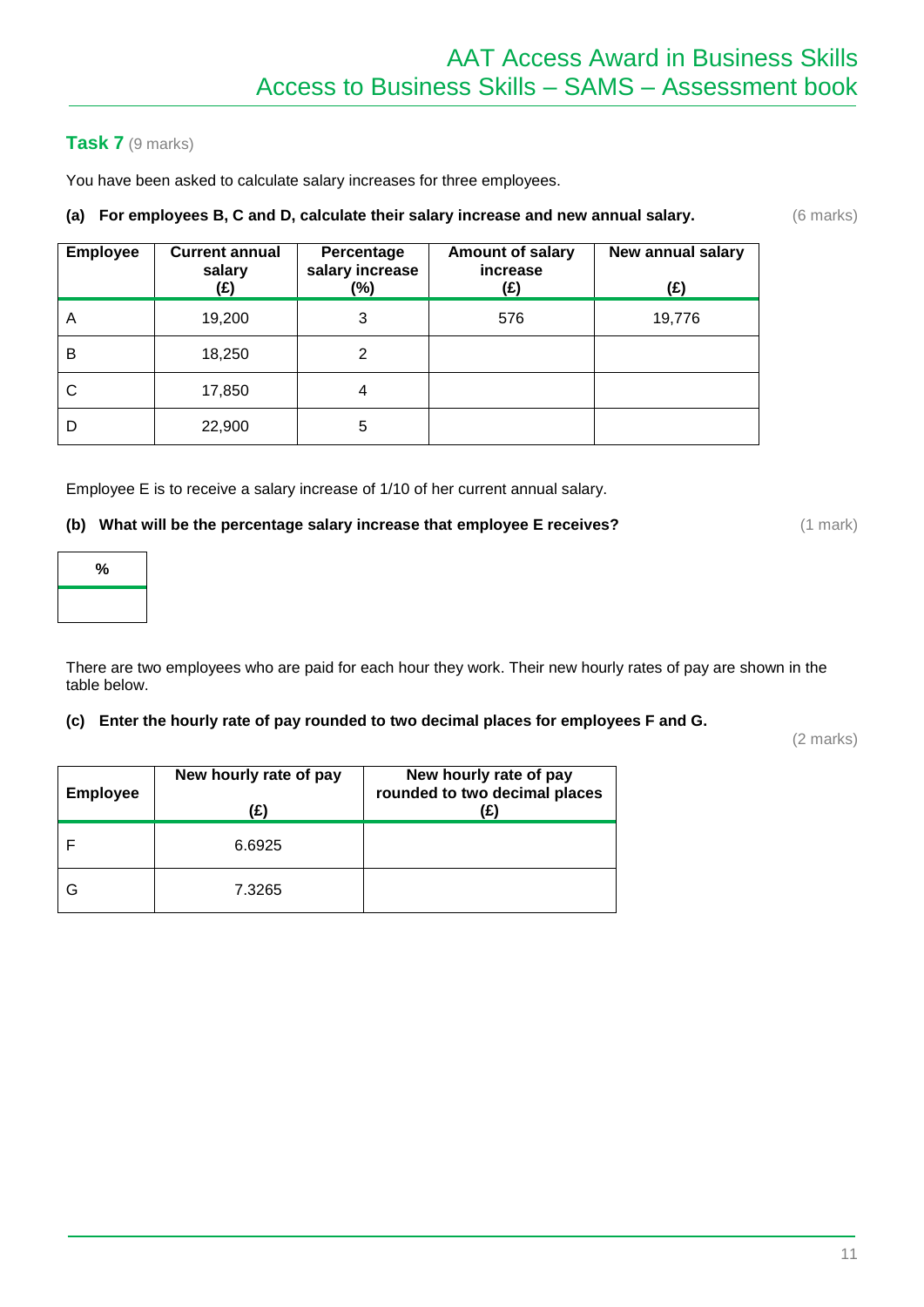#### **Task 8** (6 marks)

#### **(a)** Identify the most appropriate software to use in each of the situations below.  $(4 \text{ marks})$

|                                                                              | Type of software to use |                     |                         |                    |
|------------------------------------------------------------------------------|-------------------------|---------------------|-------------------------|--------------------|
| <b>Situations</b>                                                            | Email<br>✓              | <b>Presentation</b> | Word<br>processing<br>✓ | <b>Spreadsheet</b> |
| Listing staff salaries in rows<br>and columns                                |                         |                     |                         |                    |
| Communicating the start time<br>of tomorrow's sales meeting to<br>colleagues |                         |                     |                         |                    |
| Demonstrating health and<br>safety training to a group of<br>staff           |                         |                     |                         |                    |
| Writing a letter to a supplier                                               |                         |                     |                         |                    |

#### **(b) Show which TWO actions below would allow only authorised staff to access data stored on a computer.** (2 marks)

| <b>Action</b>                              |  |
|--------------------------------------------|--|
| Keep a backup copy of data                 |  |
| Protect data with a password               |  |
| Install antivirus software on the computer |  |
| Keep the computer in a locked room         |  |
|                                            |  |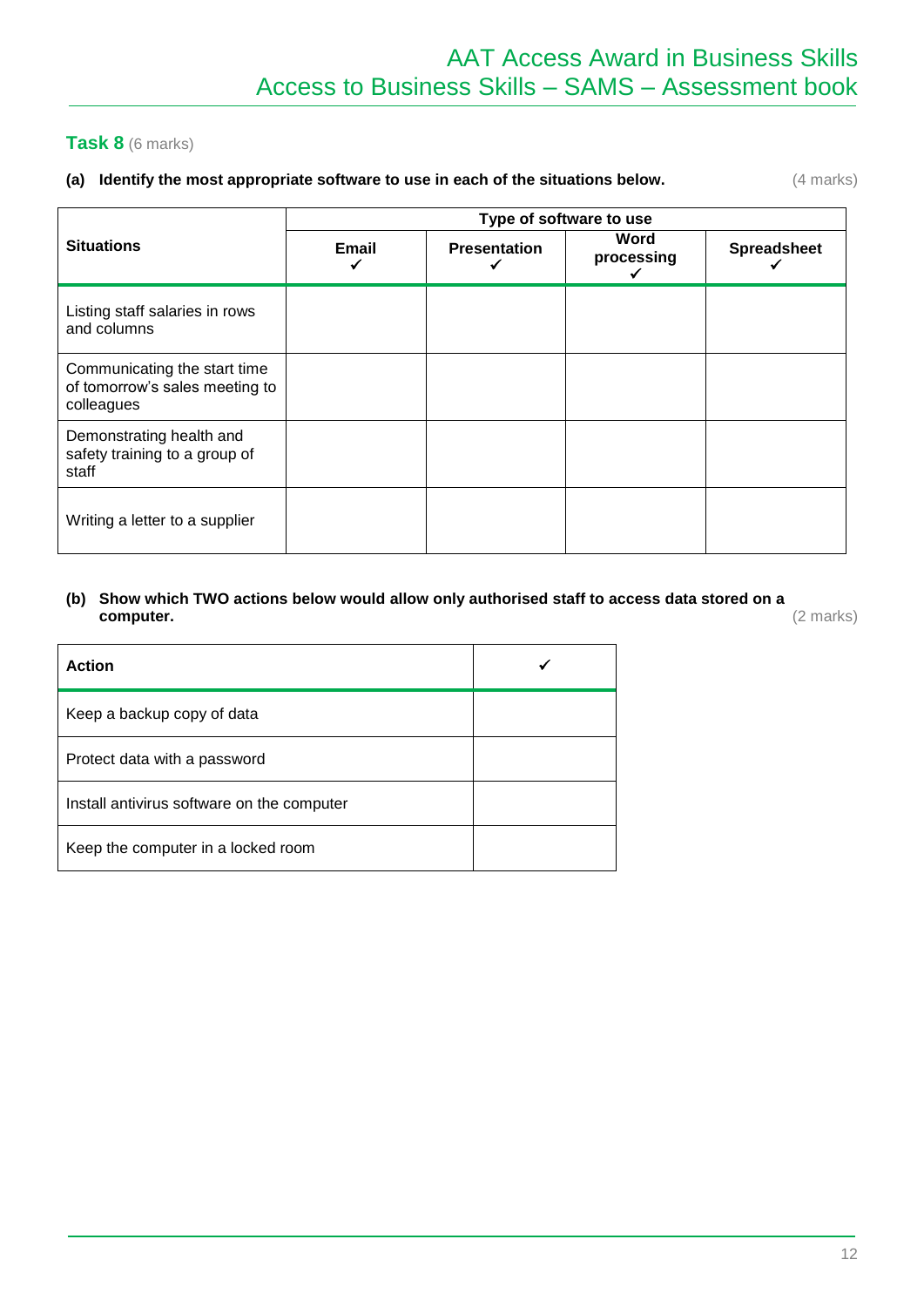#### **Task 9** (6 marks)

Brogan is thinking about applying for the following job advertised in the local newspaper.

#### **Full-time Administration Assistant**

We are looking to recruit a person with great attention to detail to work within our Accounts Department.

The successful applicant will support the work of three Assistant Accountants. Full training will be given so no previous experience is necessary, but the successful applicant must have ICT skills.

Details of terms of employment, including salary, will be supplied once applicants have been selected for interview.

If you are interested, complete an online application form by visiting mnbo.uk/application by the closing date of 29 November.

#### **(a) Match FOUR statements from the list below to the job requirements above, and enter in the column below.** (4 marks)

| <b>Statements</b>                                                            | Appropriate to the job requirements |
|------------------------------------------------------------------------------|-------------------------------------|
| am willing to learn new skills.                                              |                                     |
| I have worked in a factory building cars.                                    |                                     |
| I have qualifications in using spreadsheets and word<br>processing software. |                                     |
| am taking driving lessons.                                                   |                                     |
| enjoy working in a team.                                                     |                                     |
| I can be flexible with my working hours.                                     |                                     |
| I enjoy listening to music and dancing.                                      |                                     |
| am careful to check my work.                                                 |                                     |

#### **(b) Identify TWO actions Brogan should take to apply for the job.** (2 marks)

| <b>Actions</b>                                  | ✔ |
|-------------------------------------------------|---|
| Telephone and ask what the closing date is      |   |
| Ask a friend to check the completed application |   |
| Write a letter of application, including a CV   |   |
| Complete the online application form            |   |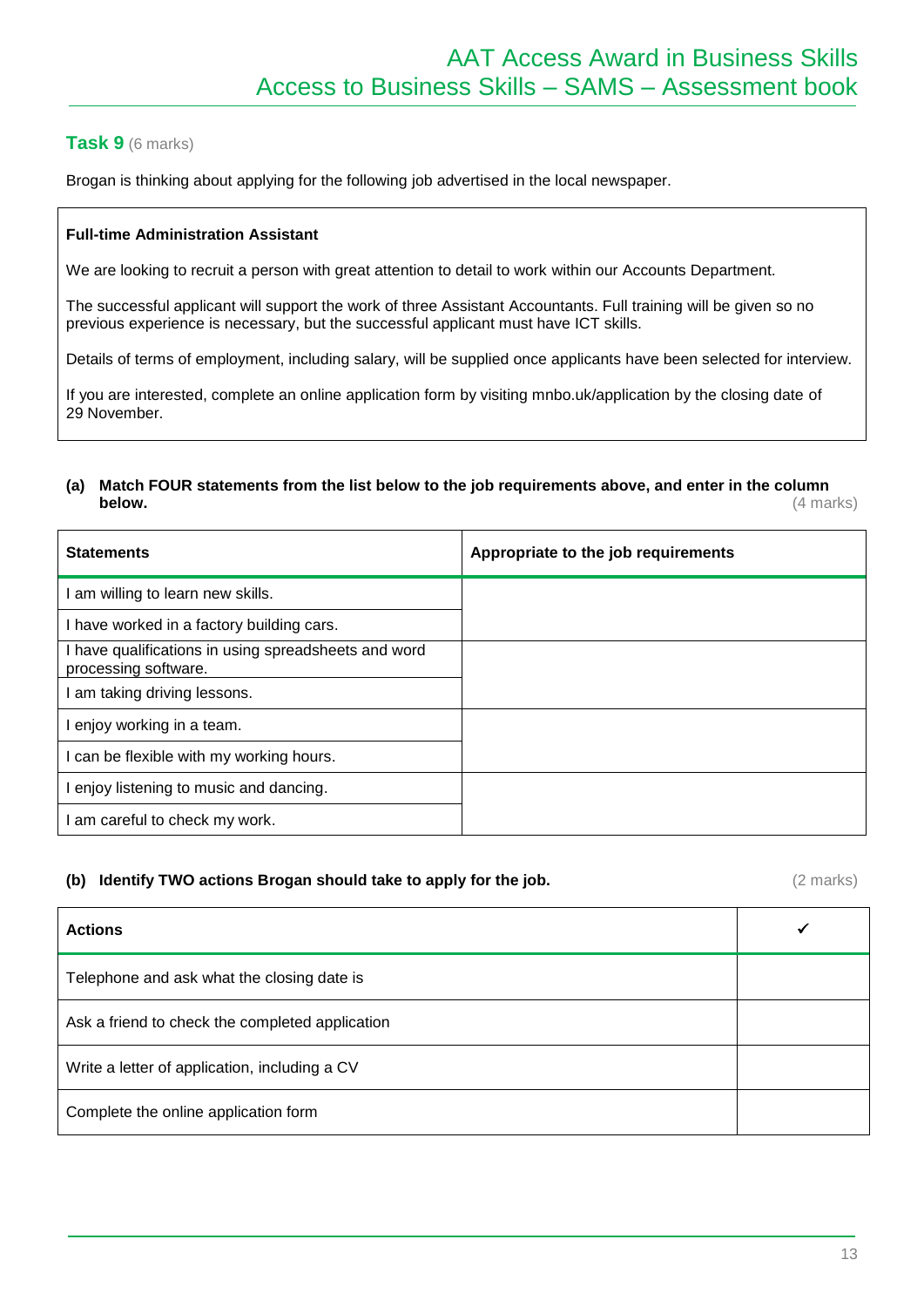#### **Task 10** (6 marks)

You have been given the following details of amounts owed to credit suppliers.

|                   |                                     | Invoices to be paid   |                           |
|-------------------|-------------------------------------|-----------------------|---------------------------|
| <b>Supplier</b>   | Payment to be received by supplier  | Invoice amount<br>(£) | Invoice date              |
| Anka Holdings     | At end of the month of invoice date | 420.55<br>61.86       | 3 November<br>25 November |
| Court and Company | 30 days after invoice date          | 320.40                | 10 November               |
|                   |                                     | 1,007.99              | 10 November               |
| Pepper Partners   | 10 days from invoice date           | 72.68                 | 10 December               |

#### **(a) Complete the table below by:**

**– inserting the total amount to be paid to each supplier** 

**– selecting the date by which the supplier should receive the payment from the list provided.** (6 marks)

| <b>Supplier</b>        | Amount to be paid<br>(£) | Date supplier should receive payment |
|------------------------|--------------------------|--------------------------------------|
| Anka Holdings          |                          |                                      |
| Court and Company      |                          |                                      |
| <b>Pepper Partners</b> |                          |                                      |

#### **Payment dates:**

3 November

10 November

25 November

30 November 10 December

20 December

10 January

20 January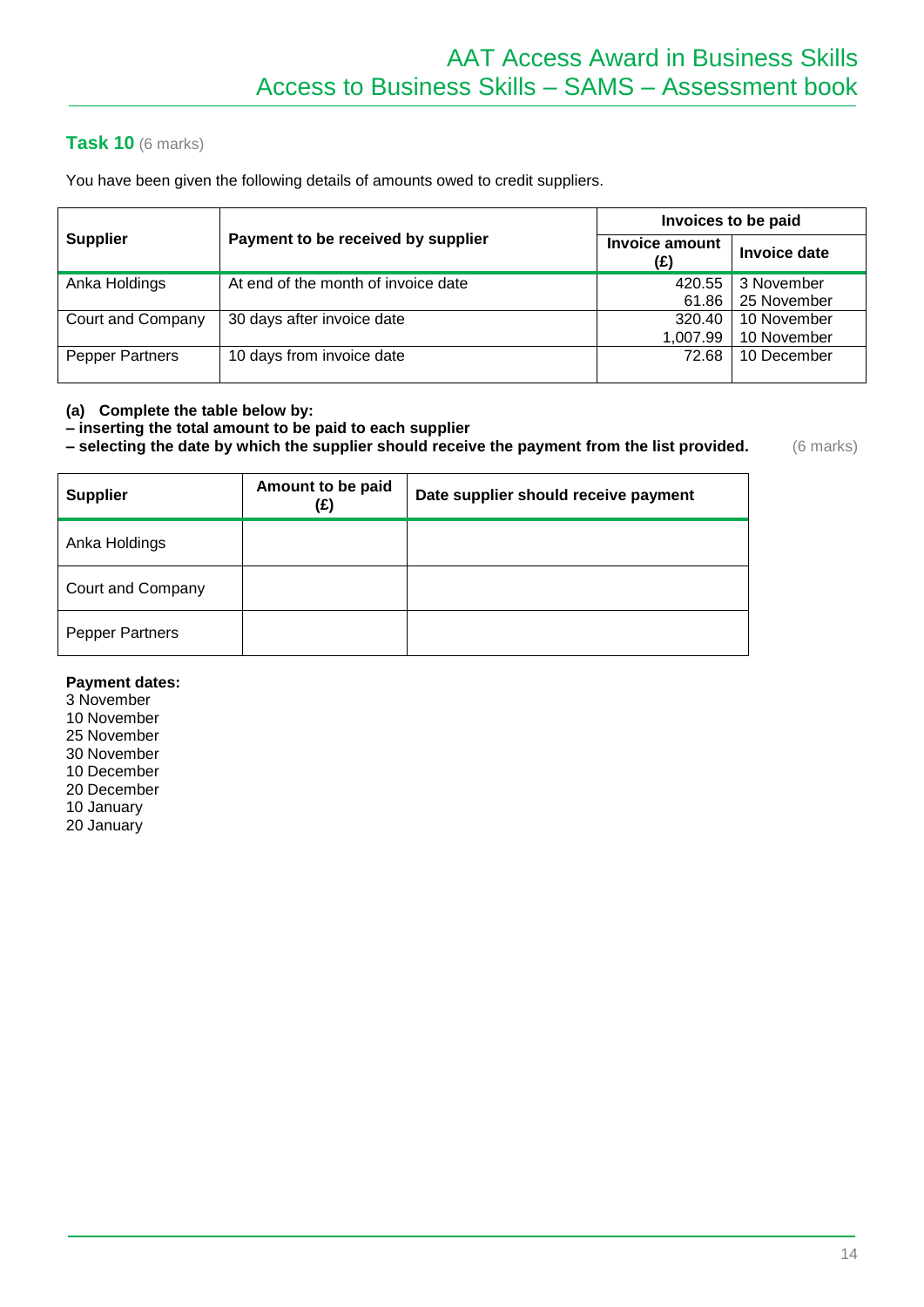## AAT Access Award in Business Skills Sample assessment and mark scheme

Assessment book

Qualification number: 603/1309/2 Qualification Specification: AAT Access Award in Business Skills Version 1.0 published 28 April 2017

AAT is a registered charity. No. 1050724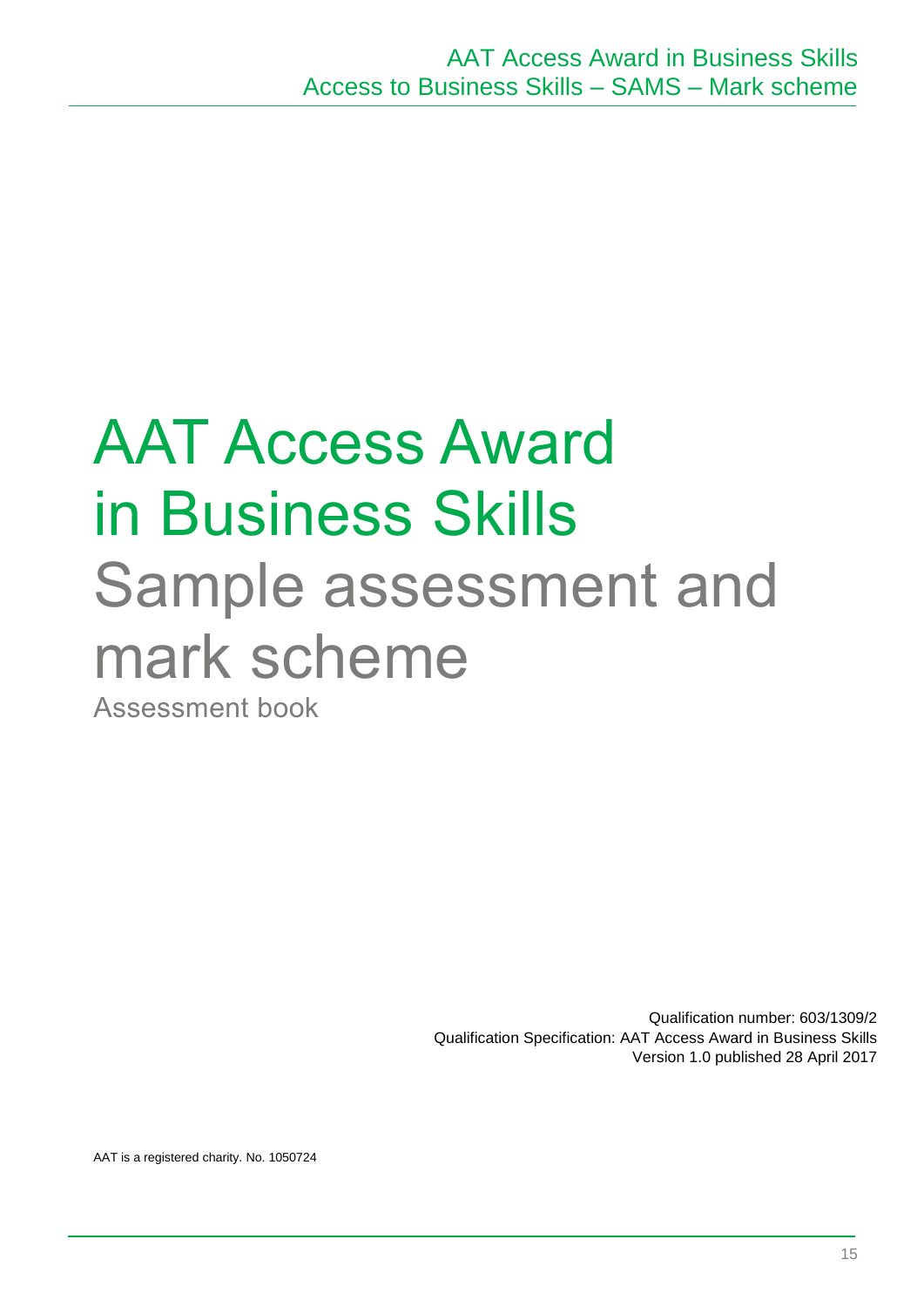### Notes for tutors

#### **Marking guidance**

Correct answers are shown in red text.

Individual marks for each correct answer are shown in red text superscript.

 $CF = Correct Figure. The candidate will only receive the mark(s) for the answer as it is shown here.$ 

 $OF = Own$  Figure. The candidate can receive the mark(s) for an answer where the calculation has been performed correctly, but which might incorporate errors from earlier parts of the question.

**Task 1** (6 marks)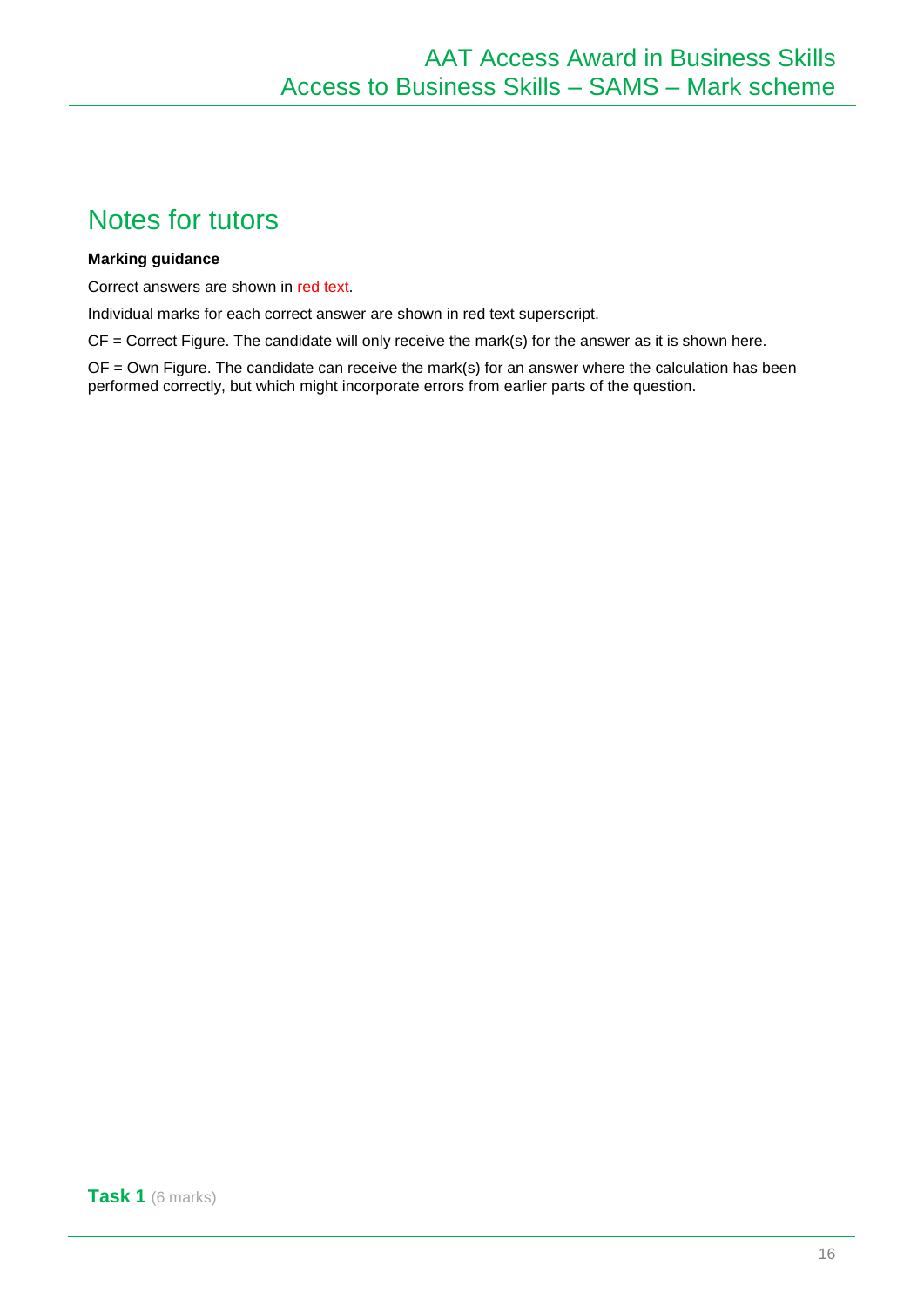#### **(a) Identify the sector of each organisation described below.** (3 marks)

|                                                                              | <b>Sector</b>  |                      |               |        |                |  |  |
|------------------------------------------------------------------------------|----------------|----------------------|---------------|--------|----------------|--|--|
| <b>Description</b>                                                           | <b>Charity</b> | <b>Manufacturing</b> | <b>Public</b> | Retail | <b>Service</b> |  |  |
| An organisation that<br>uses money from<br>donations to help<br>the homeless | $\checkmark$ 1 |                      |               |        |                |  |  |
| An organisation that<br>does bookkeeping<br>for small businesses             |                |                      |               |        | $\checkmark$ 1 |  |  |
| An organisation that<br>makes parts for the<br>car industry                  |                | $\checkmark$ 1       |               |        |                |  |  |

Some organisations will have many departments, with each department having different responsibilities.

#### **(b) Choose from the list below the department that would be responsible for each task.** (3 marks)

| Task                                                                 | <b>Department</b>                |
|----------------------------------------------------------------------|----------------------------------|
| Writing a letter to a customer asking for payment of an amount owing | Finance <sup>1</sup>             |
| Recruiting staff for the Production department                       | Human Resources <sup>1</sup>     |
| Promoting the organisation's product range                           | Sales and Marketing <sup>1</sup> |

Production Despatch Finance Sales and Marketing

Human Resources | | ICT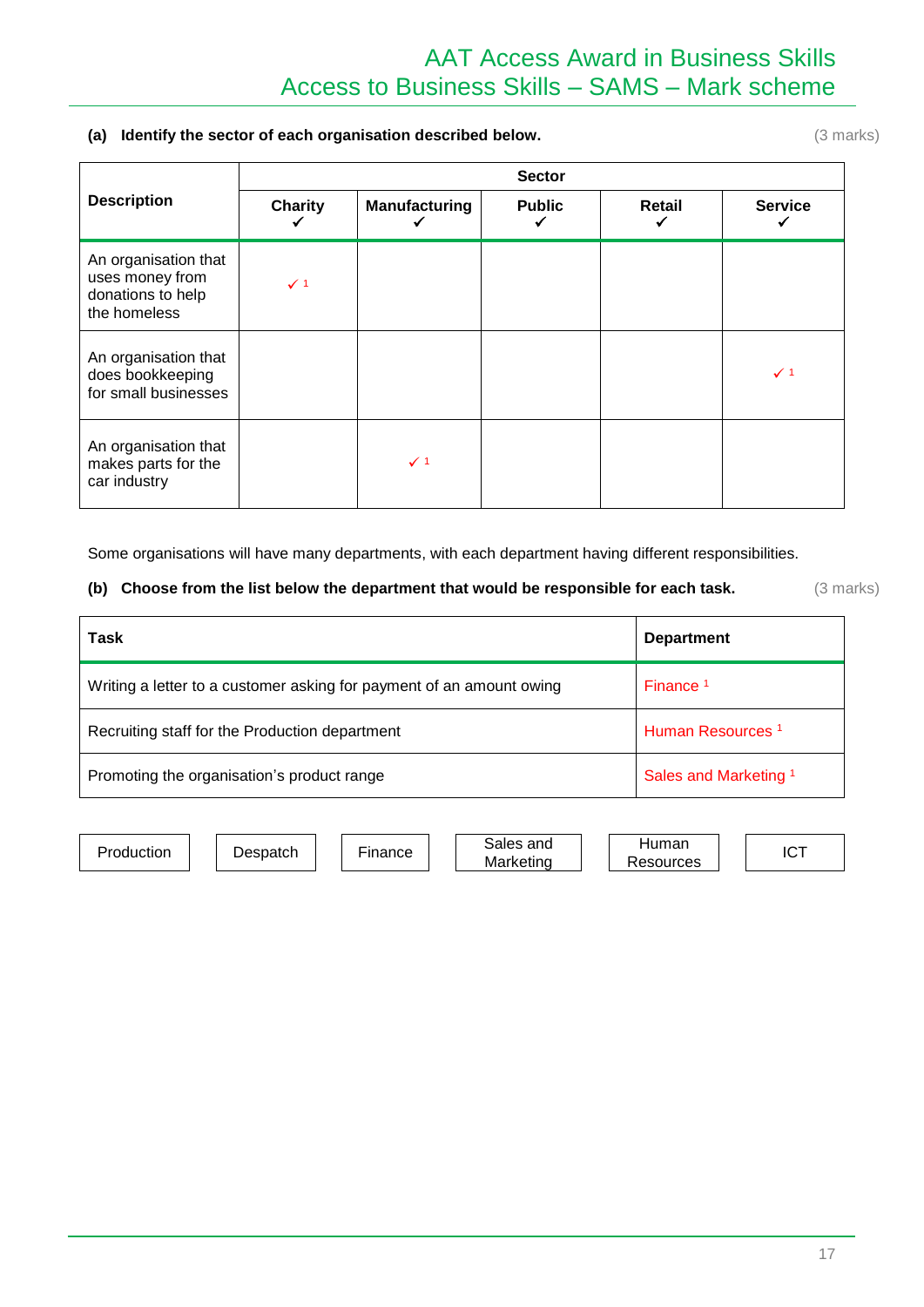#### **Task 2** (3 marks)

Freya owns a computer repair business.

#### **Link the boxes to show whether the statements below are true or false.** (3 marks)

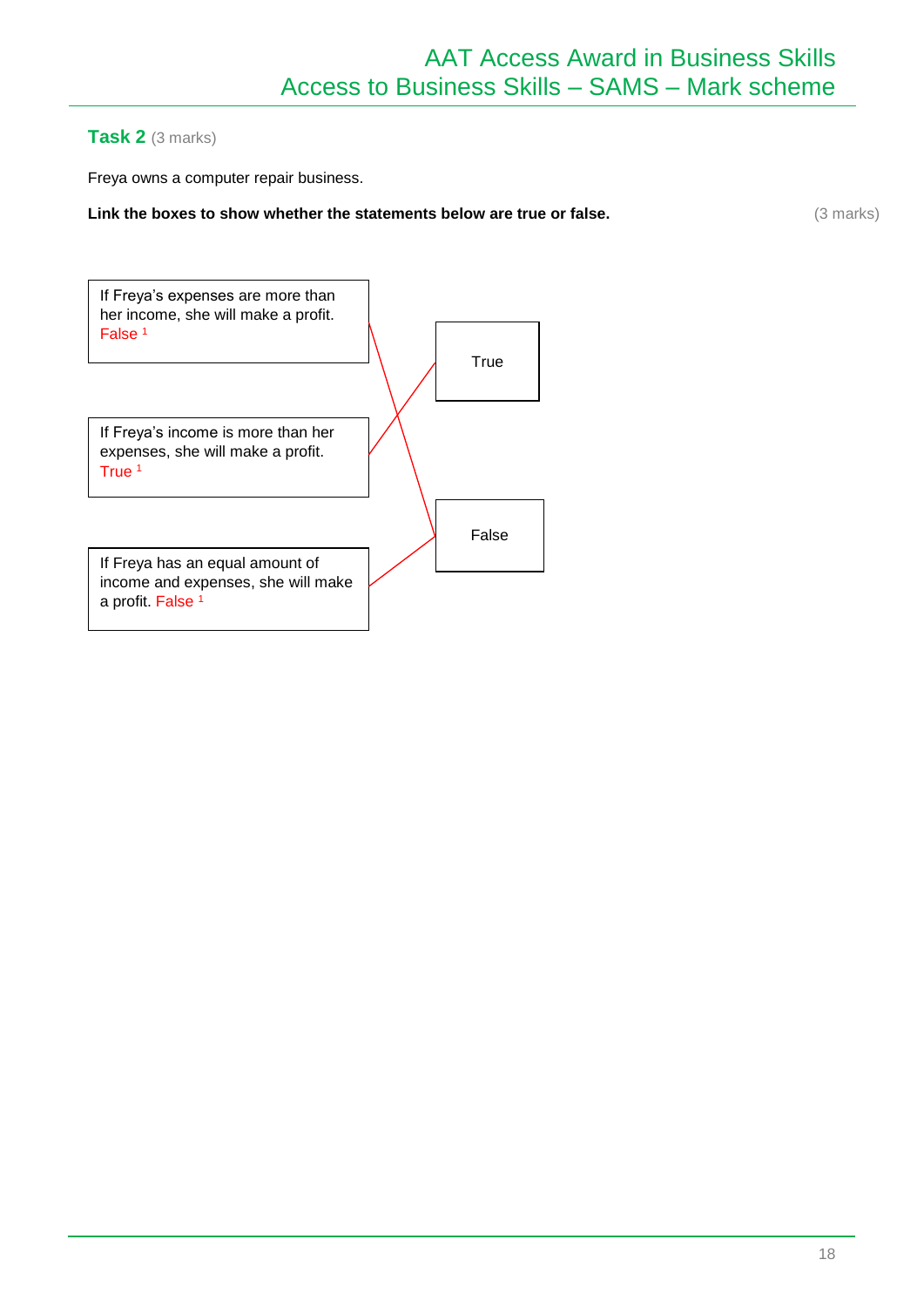#### **Task 3** (6 marks)

JPK Ltd buys and sells goods on a cash basis and on a credit basis.

#### **(a) Show whether JPK Ltd will describe the transactions below as a cash sale, credit sale, cash purchase or credit purchase.** (4 marks)

| <b>Transaction</b>                                                                      | <b>Description</b>           |
|-----------------------------------------------------------------------------------------|------------------------------|
| A customer ordered goods from JPK Ltd and paid in cash on collection                    | Cash sale 1                  |
| A supplier delivered goods to JPK Ltd and asked for a cheque by the end of the<br>month | Credit purchase <sup>1</sup> |
| JPK Ltd bought goods from a local warehouse and paid by cheque on collection            | Cash purchase <sup>1</sup>   |
| JPK Ltd provided goods to a customer and asked for payment in cash within 14<br>days    | Credit sale 1                |

Cash sale | Cash<br>purchase

Credit sale | | Credit purchase

#### **(b) Identify TWO reasons why JPK Ltd should agree payment terms with customers and suppliers.**

(2 marks)

| Reason                                                         |                |
|----------------------------------------------------------------|----------------|
| Customers will know when to pay JPK Ltd                        | $\checkmark$ 1 |
| JPK Ltd will know when to deliver goods to customers           |                |
| Suppliers will know when to deliver goods to JPK Ltd           |                |
| JPK Ltd can estimate how much money will be banked in a period | $\checkmark$ 1 |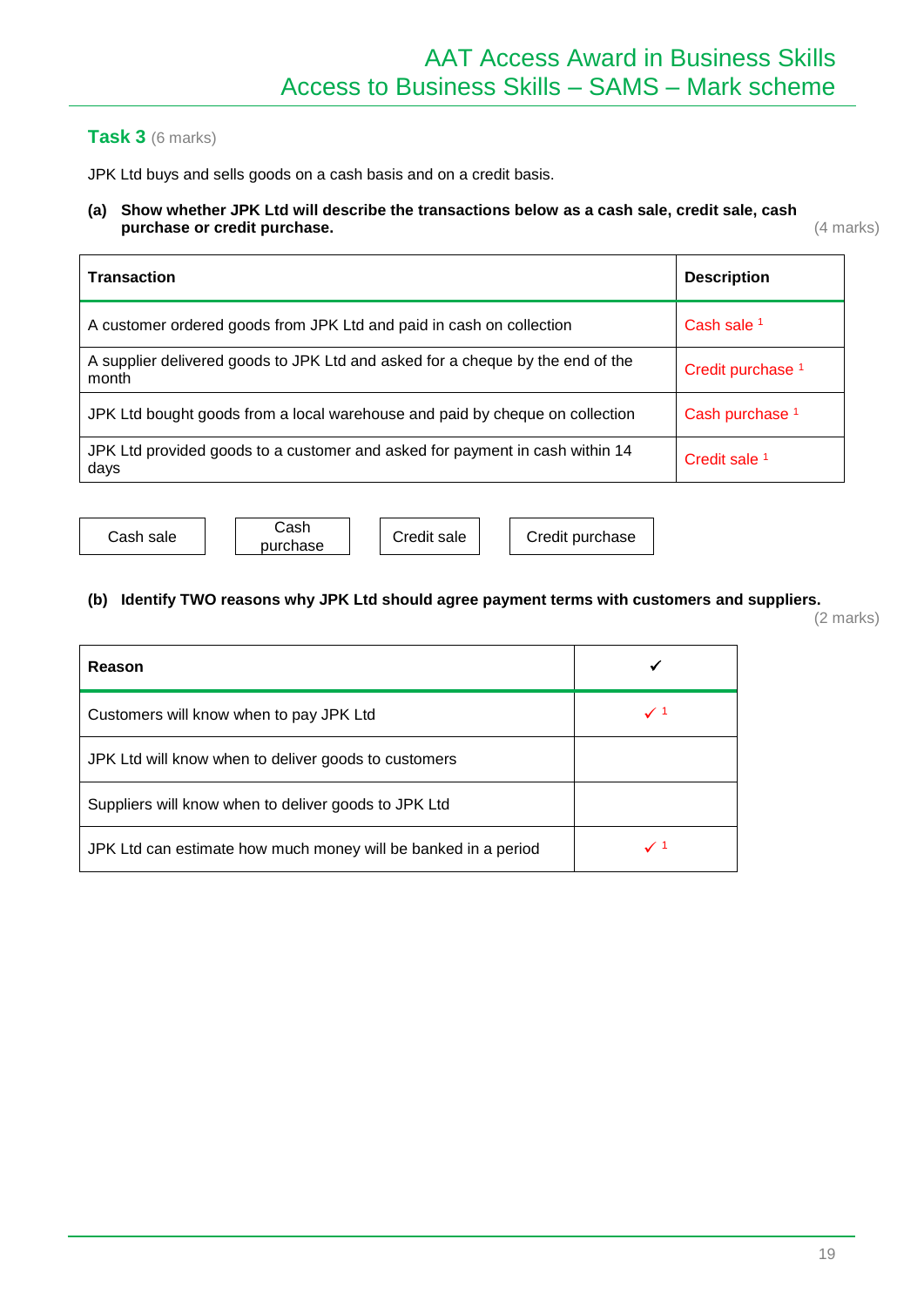#### **Task 4** (9 marks)

30 June

On 15 June, Pang Partners ordered goods from Green and Gray. The goods were delivered at the end of the month.

| Green and Gray<br><b>Jackson Street</b><br>Corly<br>CR4 8JP                                 |                        |
|---------------------------------------------------------------------------------------------|------------------------|
| Date: 30 June 20XX                                                                          | Delivery note no. 0198 |
| To∶<br>Pang Partners<br>Lower High Street<br>Corly<br>CR4 2BP                               |                        |
| 160 items of Product XY as per your order number P3219<br>costing £2.25 each excluding VAT. |                        |

#### **(a) Complete the invoice below. Insert options from the available lists and enter figures.** (7 marks)

| Dates:<br>15 June                                        | Delivery note numbers:<br>0198                   | <b>Customer order numbers:</b><br>0198 |                                   |  |
|----------------------------------------------------------|--------------------------------------------------|----------------------------------------|-----------------------------------|--|
|                                                          |                                                  |                                        | Total: £ 432.00 <sup>1 (OF)</sup> |  |
|                                                          |                                                  | VAT: £                                 | $72.00$ <sup>1 (OF)</sup>         |  |
|                                                          |                                                  | Net: £                                 | 360.00 <sup>1</sup>               |  |
| 160 items of Product XY costing £ 2.25 <sup>1</sup> each |                                                  |                                        |                                   |  |
|                                                          | Invoice no. GG1169                               |                                        |                                   |  |
| CR4 2BP                                                  |                                                  | Customer order no: P3219 <sup>1</sup>  |                                   |  |
| Pang Partners<br>Lower High Street<br>Corly              |                                                  | Delivery note no.: 0198 <sup>1</sup>   |                                   |  |
| To:                                                      |                                                  | Date: 30 June 20XX <sup>1</sup>        |                                   |  |
|                                                          | Telephone: 01314 297737                          |                                        |                                   |  |
|                                                          | VAT Registration No. 339 0318 00                 |                                        |                                   |  |
|                                                          | CR4 8JP                                          |                                        |                                   |  |
|                                                          | Green and Gray<br><b>Jackson Street</b><br>Corly |                                        |                                   |  |

P3219 GG1169

P3219 GG1169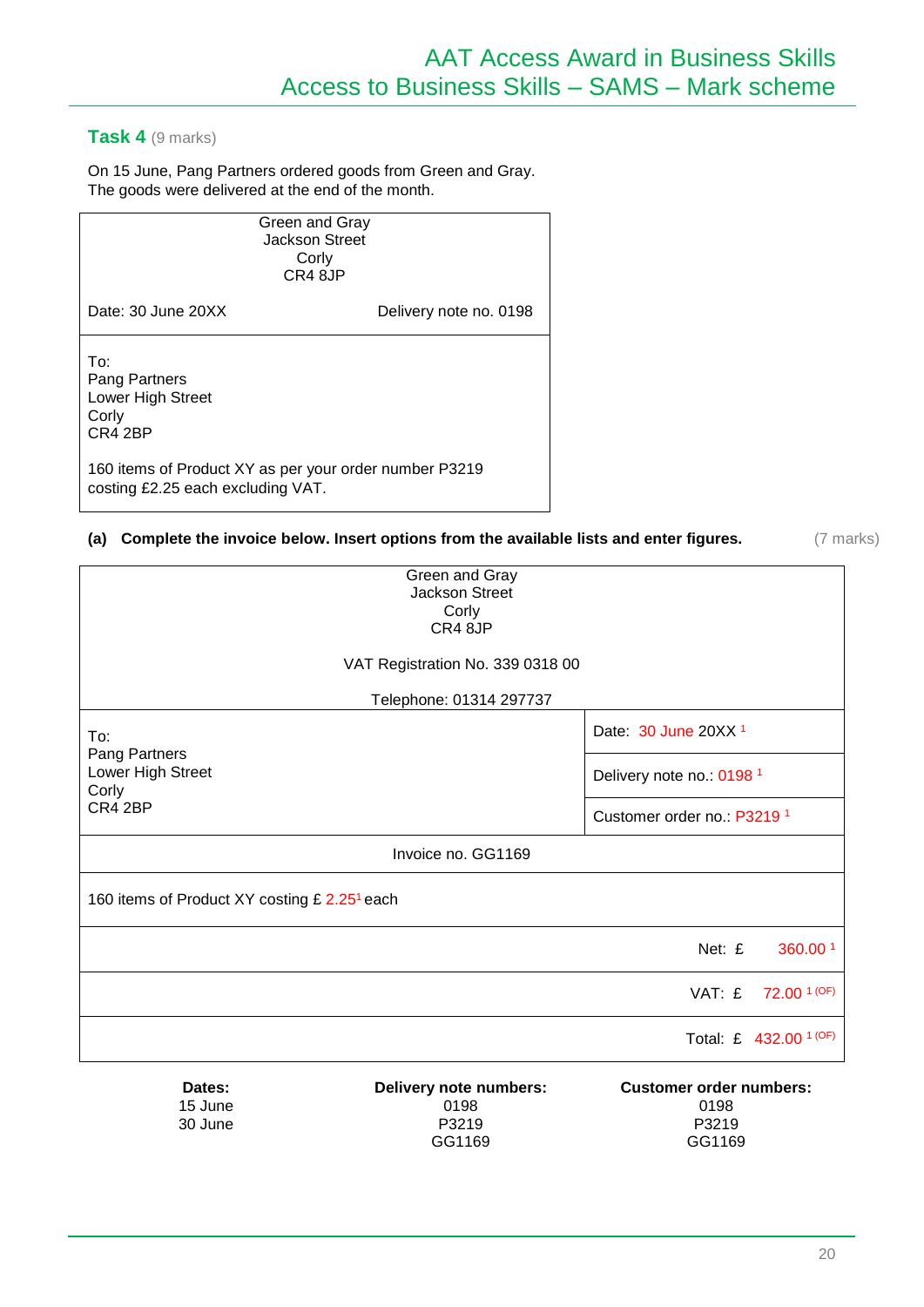**(b) Identify ONE other document that could have been used as a source of information to prepare the sales invoice above.** (1 mark)

| <b>Documents</b>       |                |
|------------------------|----------------|
| Customer order         | $\checkmark$ 1 |
| Goods received note    |                |
| Approved supplier list |                |

#### **(c) Who is the most appropriate person to authorise the sales invoice before it is sent to the customer?**

(1 mark)

| <b>Authorisation</b>                     |                |
|------------------------------------------|----------------|
| <b>Finance Manager at Green and Gray</b> | $\checkmark$ 1 |
| Finance Manager at Pang Partners         |                |
| The person who delivered the goods       |                |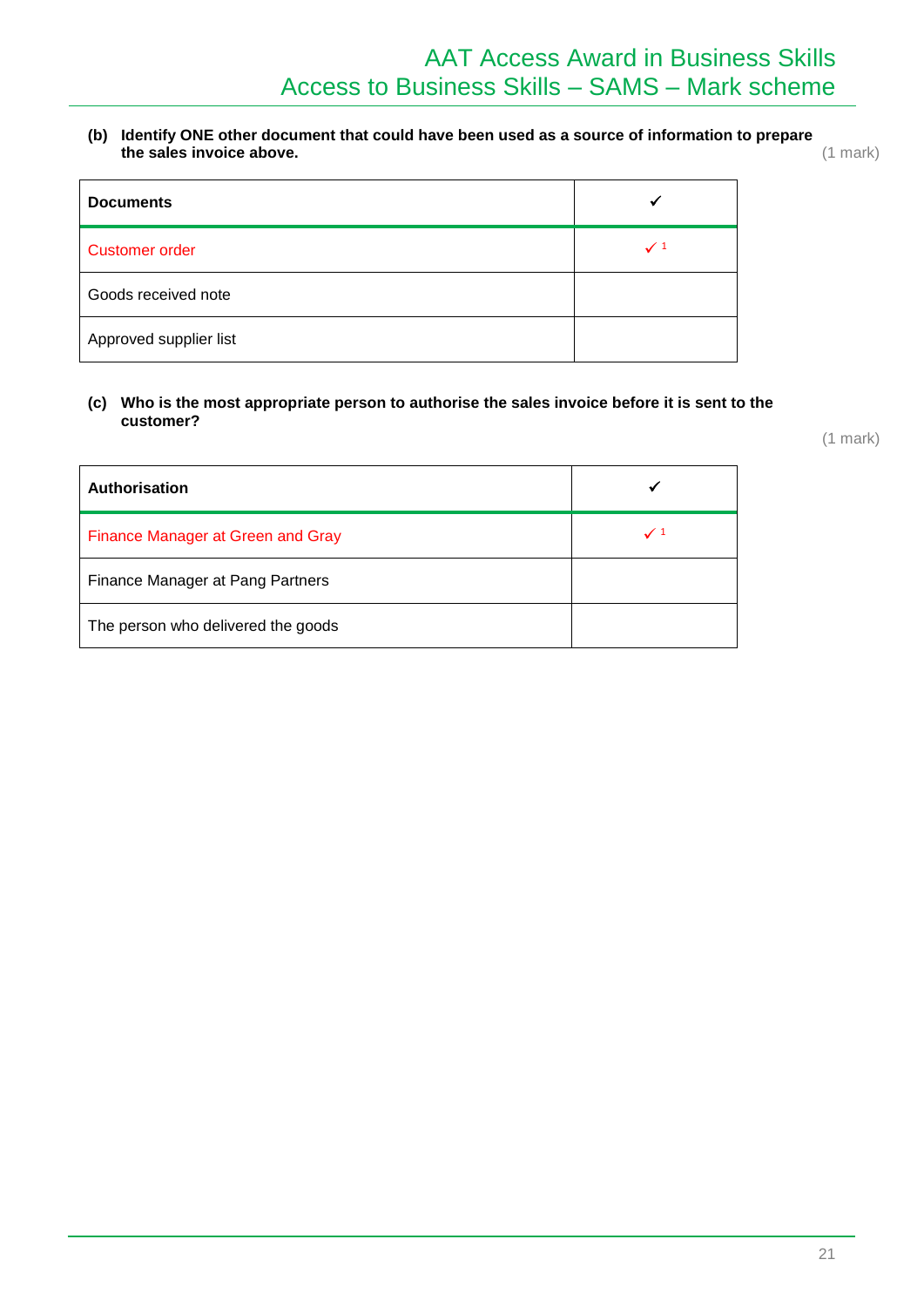#### **Task 5** (3 marks)

You work in the accounting team of a department store. You have been asked to produce some calculations in relation to the number of customers that visit the store. You have been given the following information.

| Number of customers that have visited the store in the last eight weeks |        |        |        |        |        |        |        |
|-------------------------------------------------------------------------|--------|--------|--------|--------|--------|--------|--------|
| Week 1                                                                  | Week 2 | Week 3 | Week 4 | Week 5 | Week 6 | Week 7 | Week 8 |
| 750                                                                     | 840    | 560    | 920    | 730    | 1.240  | 900    | 840    |

#### **(a) Arrange the numbers shown above in ascending order by dragging each number into the appropriate position in the table below.** (1 mark)

| Numbers of customers in ascending order |     |     |     |     |     |     |       |
|-----------------------------------------|-----|-----|-----|-----|-----|-----|-------|
| 560                                     | 730 | 750 | 840 | 840 | 900 | 920 | 1.240 |
| 1 mark for all numbers in correct order |     |     |     |     |     |     |       |

#### **(b) Calculate the range for the number of customers visiting the store during this period.** (1 mark)

| Range               |  |
|---------------------|--|
| 680<br>$\mathbf{1}$ |  |

**(c) What is the mode for the number of customers visiting the store during this period?** (1 mark)

| Mode  |  |
|-------|--|
| 840 1 |  |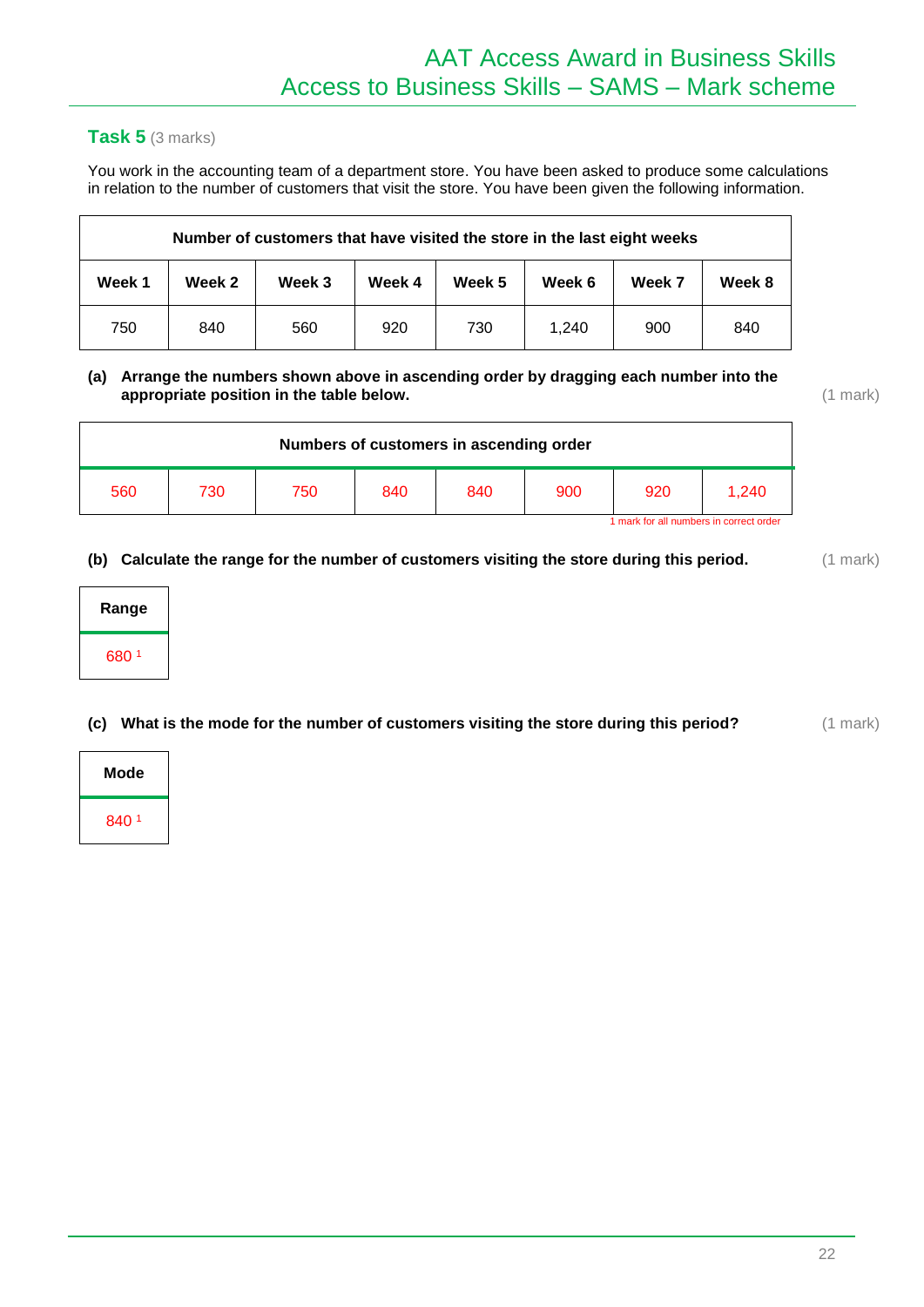#### **Task 6** (6 marks)

You work in an accounting practice and have been asked to provide some information for a client. This is the information you have been given relating to the client's sales for four months.

| <b>Sales</b> |         |         |         |
|--------------|---------|---------|---------|
| Month 1      | Month 2 | Month 3 | Month 4 |
| 129,362      | 17,321  | 88,413  | 90.240  |

#### **(a) Insert correct month from the available list and enter figures in the table below.** (3 marks)

|                                                                            | Answer                |                    | <b>Months:</b>     |
|----------------------------------------------------------------------------|-----------------------|--------------------|--------------------|
| Which month has the greatest increase in sales from the<br>previous month? | Month $31$            | Month 1<br>Month 3 | Month 2<br>Month 4 |
| What is the total sales figure for all four months?                        | £325,336 <sup>1</sup> |                    |                    |
| What is the average (mean) sales figure for the four months?               | £ 81,334 1 (CF or OF) |                    |                    |

In the future, the client has asked for calculations to be provided four times a year.

#### **(b)** How often will the calculations be provided? Choose ONE answer. (1 mark) (1 mark)

| <b>Frequency</b> | ✔              |
|------------------|----------------|
| Daily            |                |
| Monthly          |                |
| Quarterly        | $\checkmark$ 1 |
| Annually         |                |

The client has a new product. They expect to sell 5,000 items in Year 1 and 7,125 items in Year 2. The selling price will be £2.72 per item.

#### **(c) Calculate the amount of the expected sales for each year.**

|        | £        |
|--------|----------|
| Year 1 | 13,600 1 |
| Year 2 | 19,380 1 |

(2 marks)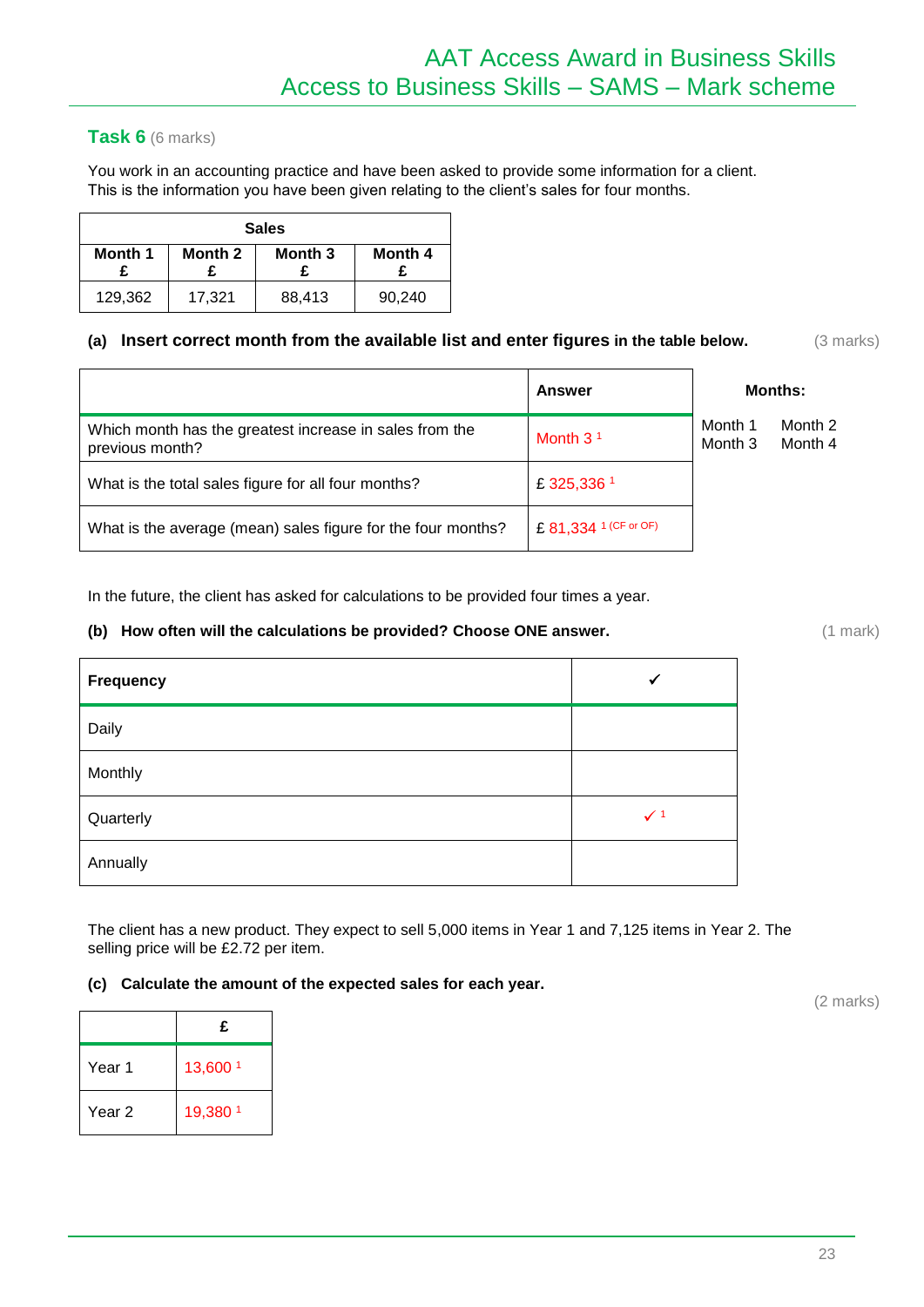**Amount of salary increase**

#### **Task 7** (9 marks)

You have been asked to calculate salary increases for three employees.

**Current annual salary (£)**

#### **(b) For employees B, C and D, calculate their salary increase and new annual salary.** (6 marks)

**Percentage salary increase**

|   | (£)    | (%) | (£)                | (£)                              |
|---|--------|-----|--------------------|----------------------------------|
|   | 19,200 |     | 576                | 19,776                           |
| В | 18,250 |     | 365 1              | 18,615 1 (CF or OF)              |
|   | 17,850 |     | 714 <sup>1</sup>   | 18,564 1 (CF or OF)              |
|   | 22,900 |     | 1,145 <sup>1</sup> | $24,045$ <sup>1 (CF or OF)</sup> |

Employee E is to receive a salary increase of 1/10 of her current annual salary.

#### **(b)** What will be the percentage salary increase that employee E receives? (1 mark)

| %               |  |
|-----------------|--|
| 10 <sup>1</sup> |  |

**Employee**

There are two employees who are paid for each hour they work. Their new hourly rates of pay are shown in the table below.

#### **(c) Enter the hourly rate of pay rounded to two decimal places for employees F and G.**

(2 marks)

| <b>Employee</b> | New hourly rate of pay<br>(£) | New hourly rate of pay<br>rounded to two decimal places |
|-----------------|-------------------------------|---------------------------------------------------------|
|                 | 6.6925                        | 6.69 <sup>1</sup>                                       |
|                 | 7.3265                        | 7.33 <sup>1</sup>                                       |

**New annual salary**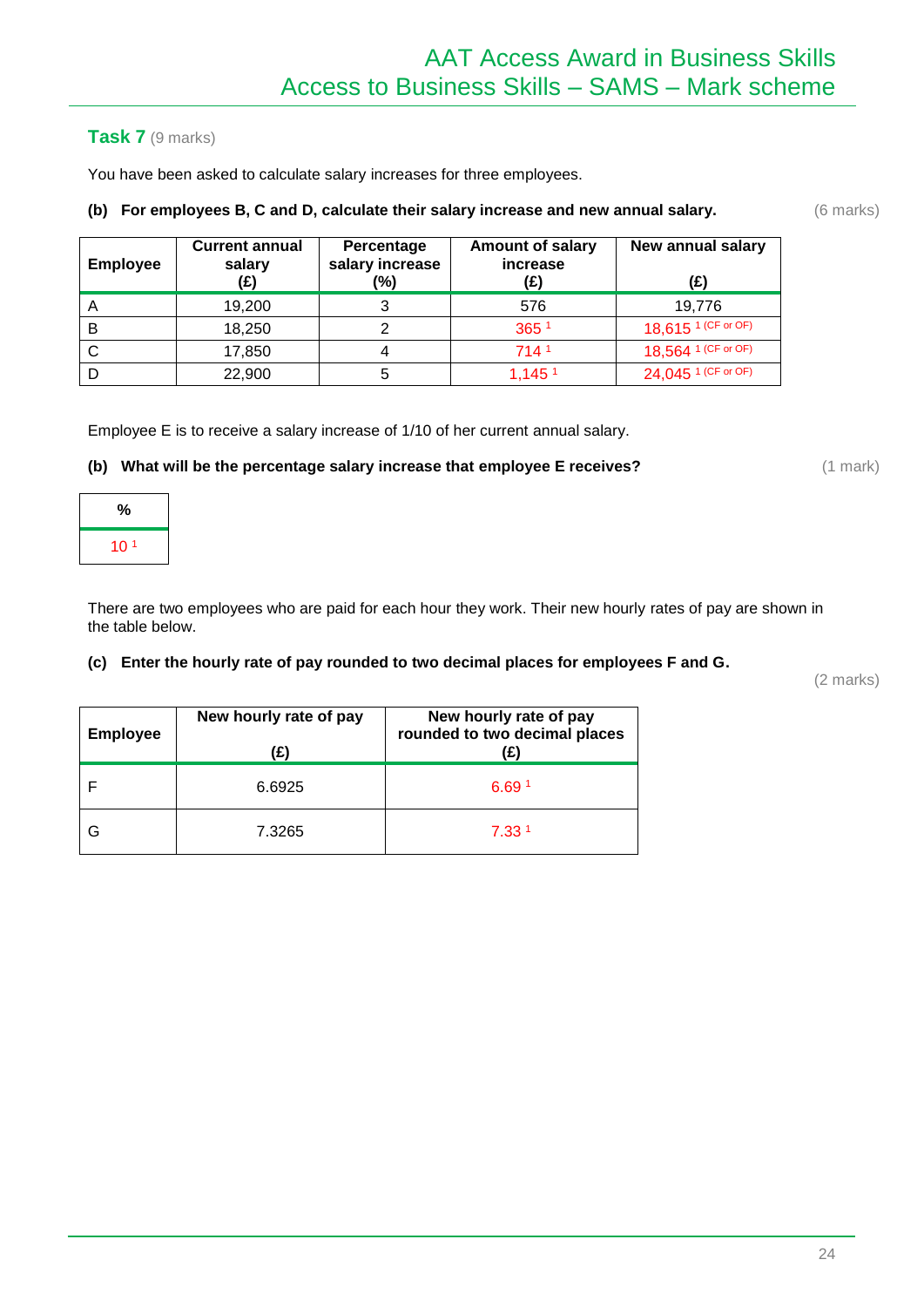#### **Task 8** (6 marks)

#### **(a)** Identify the most appropriate software to use in each of the situations below.  $(4 \text{ marks})$

|                                                                              | Type of software to use |                     |                         |                    |
|------------------------------------------------------------------------------|-------------------------|---------------------|-------------------------|--------------------|
| <b>Situations</b>                                                            | Email                   | <b>Presentation</b> | Word<br>processing<br>✔ | <b>Spreadsheet</b> |
| Listing staff salaries in rows<br>and columns                                |                         |                     |                         | $\checkmark$ 1     |
| Communicating the start time<br>of tomorrow's sales meeting to<br>colleagues | $\checkmark$ 1          |                     |                         |                    |
| Demonstrating health and<br>safety training to a group of<br>staff           |                         | $\checkmark$ 1      |                         |                    |
| Writing a letter to a supplier                                               |                         |                     | $\checkmark$ 1          |                    |

#### **(b) Show which TWO actions below would allow only authorised staff to access data stored on a computer.** (2 marks)

| <b>Action</b>                              |                |
|--------------------------------------------|----------------|
| Keep a backup copy of data                 |                |
| Protect data with a password               | $\checkmark$ 1 |
| Install antivirus software on the computer |                |
| Keep the computer in a locked room         | $\checkmark$ 1 |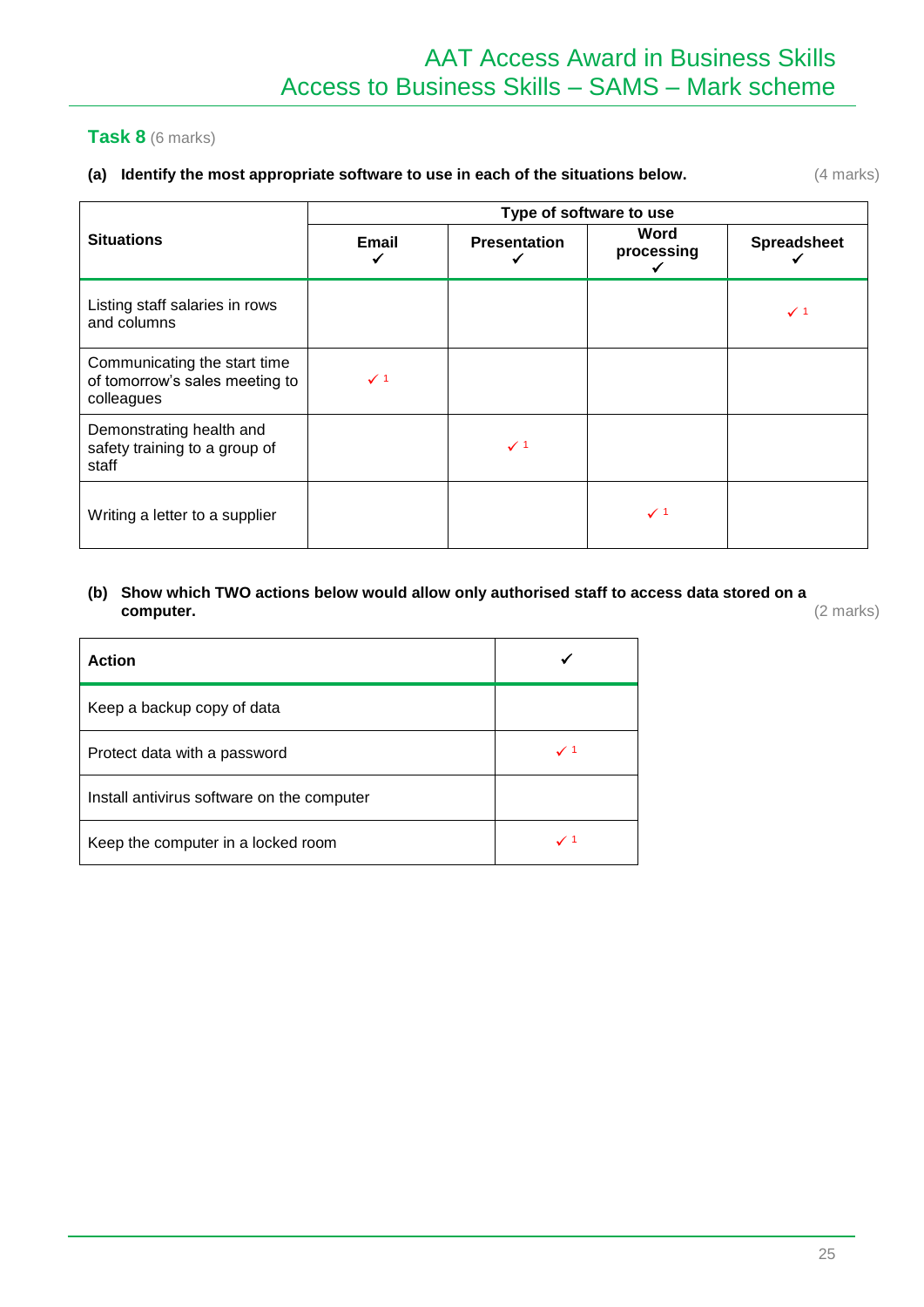#### **Task 9** (6 marks)

Brogan is thinking about applying for the following job advertised in the local newspaper.

#### **Full-time Administration Assistant**

We are looking to recruit a person with great attention to detail to work within our Accounts Department.

The successful applicant will support the work of three Assistant Accountants. Full training will be given so no previous experience is necessary, but the successful applicant must have ICT skills.

Details of terms of employment, including salary, will be supplied once applicants have been selected for interview.

If you are interested, complete an online application form by visiting mnbo.uk/application by the closing date of 29 November.

#### **(a) Match FOUR statements from the list below to the job requirements above, and enter in the column below.** (4 marks)

| <b>Statements</b>                                                          | Appropriate to the job requirements                  |  |
|----------------------------------------------------------------------------|------------------------------------------------------|--|
| am willing to learn new skills.                                            |                                                      |  |
| have worked in a factory building cars.                                    | am willing to learn new skills. <sup>1</sup>         |  |
| have qualifications in using spreadsheets and word<br>processing software. | I have qualifications in using spreadsheets and word |  |
| am taking driving lessons.                                                 | processing software. <sup>1</sup>                    |  |
| enjoy working in a team.                                                   |                                                      |  |
| can be flexible with my working hours.                                     | l enjoy working in a team. <sup>1</sup>              |  |
| enjoy listening to music and dancing.                                      | I am careful to check my work. <sup>1</sup>          |  |
| am careful to check my work.                                               |                                                      |  |

#### **(b) Identify TWO actions Brogan should take to apply for the job.** (2 marks)

| <b>Actions</b>                                  |                |
|-------------------------------------------------|----------------|
| Telephone and ask what the closing date is      |                |
| Ask a friend to check the completed application | $\checkmark$ 1 |
| Write a letter of application including a CV    |                |
| Complete the online application form            | $\checkmark$ 1 |